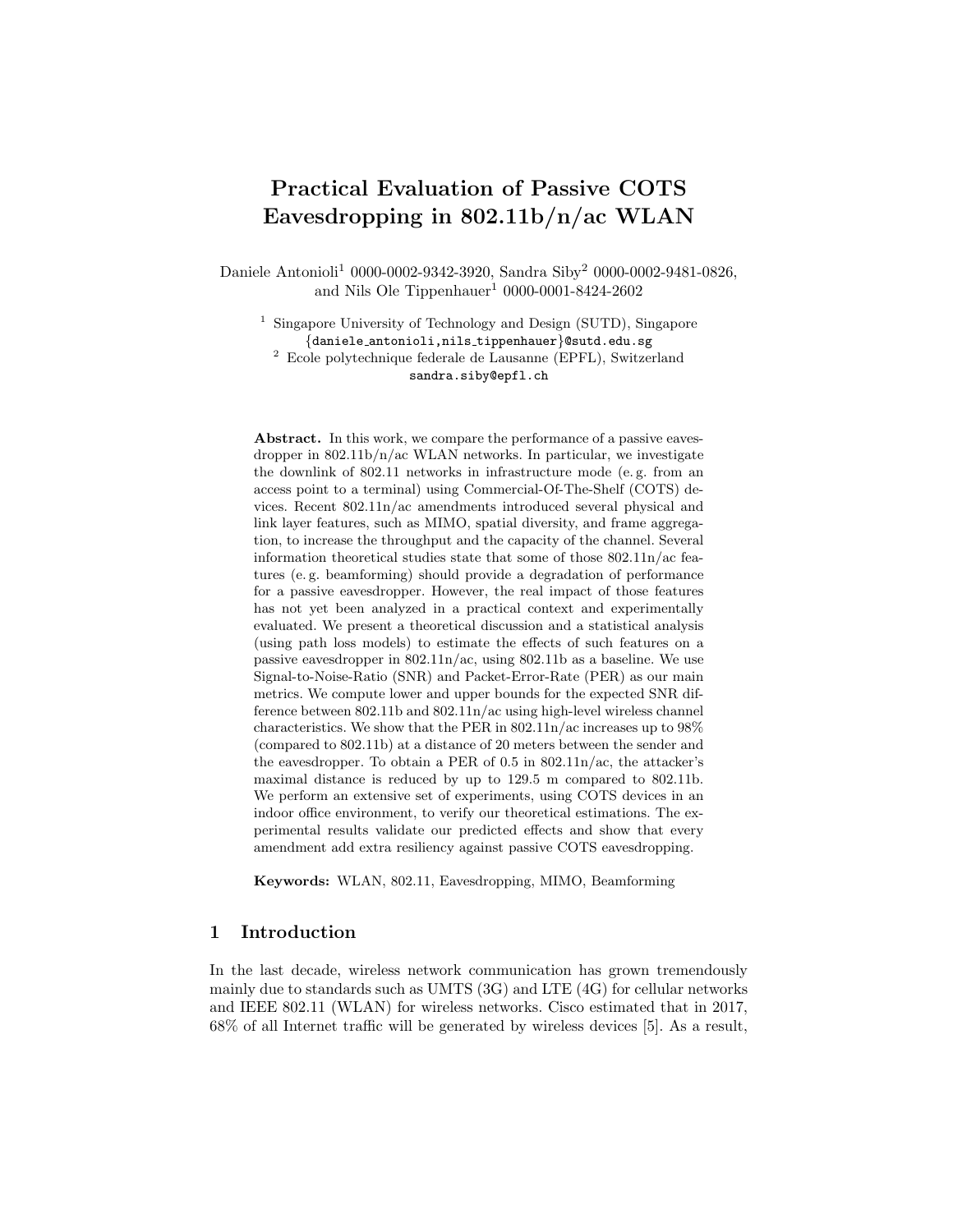it can be expected that a majority of sensitive communication services, such as mobile banking and online payments will involve wireless networks. Indeed, it is paramount to secure the broadcast wireless channel against eavesdroppers to protect the confidentiality and integrity of the information.

In this work, we present a theoretical discussion, a numerical analysis (using path loss models), and a practical evaluation of passive eavesdropping attacks targeting several 802.11 (WLAN) networks. Recent  $802.11n/ac$  amendments introduced interesting physical layer and link layer features such as Multiple-Input-Multiple-Output (MIMO), spatial diversity (e. g. CSD, TxBF, STBC) , spatial multiplexing (e.g.  $MU-TxBF$ ), dual-band antennas<sup>3</sup> and frame aggregation [14]. It is believed that some of those features, that were developed mainly to increase the robustness and throughput of the channel might also degrade the performance of a passive eavesdropper. We would like to investigate this claim and experimentally measure whether this degradation happens or not in practice in a simple but yet realistic scenario (e. g. eavesdropping WLAN networks with COTS devices).

Several theoretical discussions have already been presented about passive and active eavesdropping in the wireless channel. The seminal work by Wyner [31] started the wiretap channel research track that has been extended to Gaussian [16], fading [10], and MIMO [20] channels. This set of papers studies asymptotic conditions that very rarely happen in practice. Recently, special attention was given to MIMO and beamforming as a defense mechanism against passive eavesdropping [25, 32, 22]. However, those works do not focus on 802.11 and they consider only a subset of the 802.11 features. There are also some alternative techniques already proposed against passive eavesdropping including multi-user cooperative diversity and the use of artificial noise [8, 33, 19]. However, those techniques are neither listed in any 802.11 standards nor implemented in any COTS device.

In this paper, we investigate the disadvantages that a passive eavesdropper has to face when attacking the downlink of an 802.11n/ac (MIMO) network versus an 802.11b (SISO) network. We focus on 802.11 networks in infrastructure mode (e. g. an access point connecting several laptops to the Internet) that use Commercial-Of-The-Shelf (COTS) devices. In particular, we compare three of the most widely used 802.11 amendments: b, n, and ac. We look at the downlink (e. g. traffic from the access point to the terminals) because it is the link that supports most of the advanced features of  $802.11n/ac$  (e.g. spatial diversity and spatial multiplexing). We use 802.11b as a baseline. Our attacker model choice is explained in detail in Section 3.1, and a brief discussion about a stronger attacker model is presented in Section 4.5.

In our theoretical discussion, we estimate lower and upper bounds for the expected Signal-to-Noise-Ratio (SNR) disadvantage of an eavesdropper in 802.11n and ac compared to 802.11b. We numerically derive the expected Packet-Error-Rate (PER) of the intended receiver and the eavesdropper with respect to their distances to the sender. Finally, we present an  $802.11b/n/ac$  downlink empirical

 $3$  In this work we always use the word *antennas* rather than *antennae*.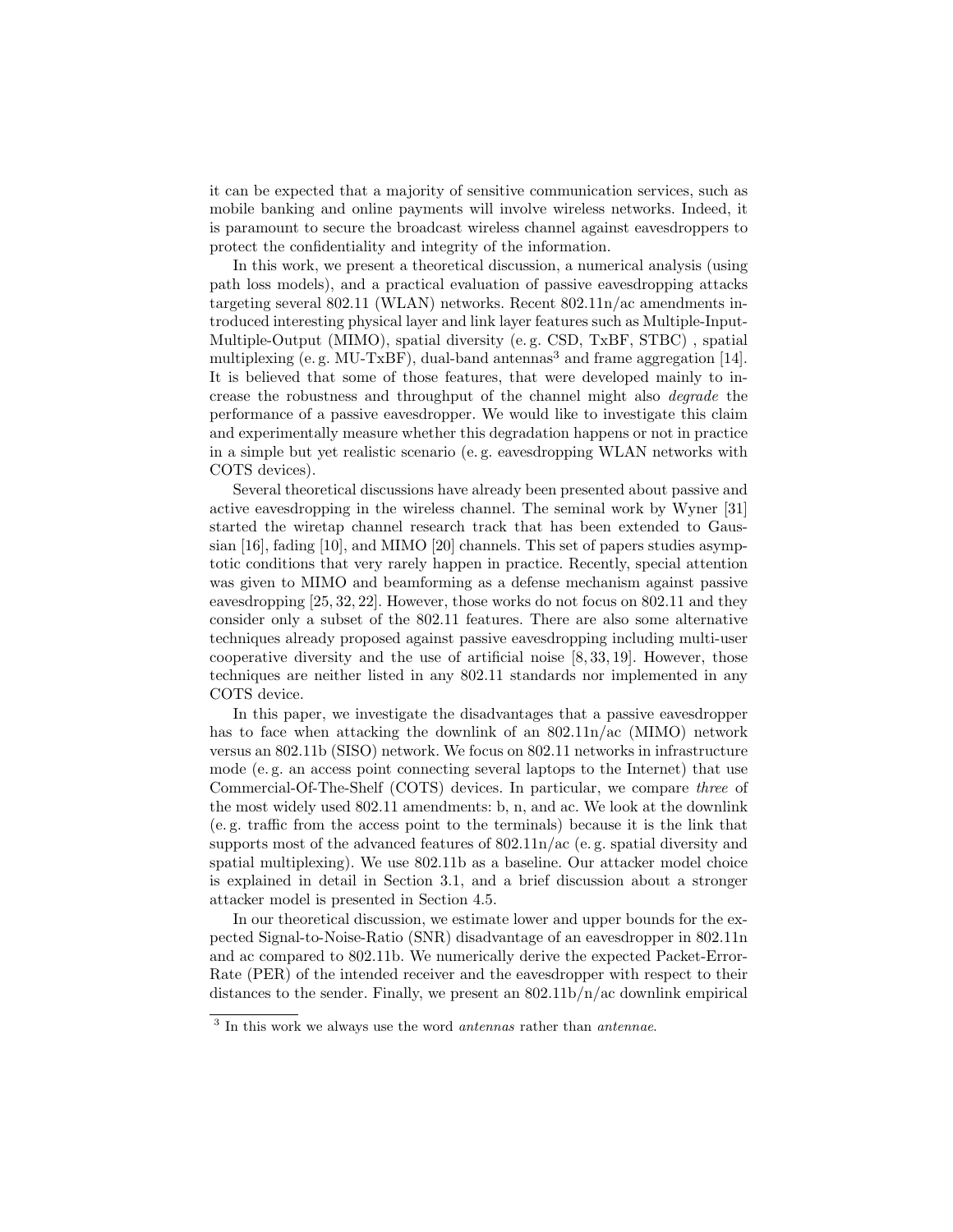evaluation using COTS devices. After the experiments, we are able to confirm that in 802.11n/ac networks, the PER of the eavesdropper increases with respect to her distance to the sender, given a minimum distance between the attacker and the intended receiver.

We summarize our contributions as follows:

- We derive the theoretically expected eavesdropper's SNR disadvantage (in dB), for attacks using COTS radios, in 802.11b/n/ac downlinks.
- We discuss how the theoretical SNR disadvantage translates to practical constraints (e. g. reduced range, higher PER) for the attacker.
- We perform a series of experiments to validate that the expected disadvantage is experienced in practice and that its effects were correctly predicted.

The structure of this work is as follows: in Section 2 we provide the required wireless communications background. In Section 3, we present the system and attacker models, we compare passive eavesdropping 802.11b and 802.11n/ac downlinks, and we estimate the SNR and PER disadvantages for a passive eavesdropper in 802.11n/ac. In Section 4, we present our results from a series of eavesdropping experiments that validate our predicted impediments. We summarize related work in Section 5, and conclude our paper in Section 6.

# 2 Background

We now provide a summary of the important concepts used in this work: the fading wireless channel, the  $802.11b/n/ac$  amendments, and three wireless communication metrics (SNR, BER, and PER). For additional details, we refer to influential books such as [23, 9].

### 2.1 The Fading Wireless Channel

The progression of wireless communication systems evolved around two main metrics: *robustness* and *throughput*. Those metrics are severely influenced by channel fading. Fading can be described as a random process affecting the quality of the transmitted wireless signal, by means of attenuation and distortion over time and frequency. There are three additive phenomena contributing to fading: path loss, shadowing, and multipath.

Path loss is a large-scale fading event due to the propagation nature of the electromagnetic waves (that are carrying the useful signal). There are different path loss models according to the system parameters and the channel environment. For example, in the Free Space Path Loss (FSPL) model the transmitted power decays quadratically with the distance from the transmitter to the receiver. Shadowing is another large-scale fading event due to the presence of obstacles between the transmitter and the receiver. There are different ways to model shadowing such as using a log-normal random variable. Multipath is a small-scale fading phenomenon that takes into account constrictive and/or destructive interference at the receiver between direct, reflected and scattered electromagnetic waves.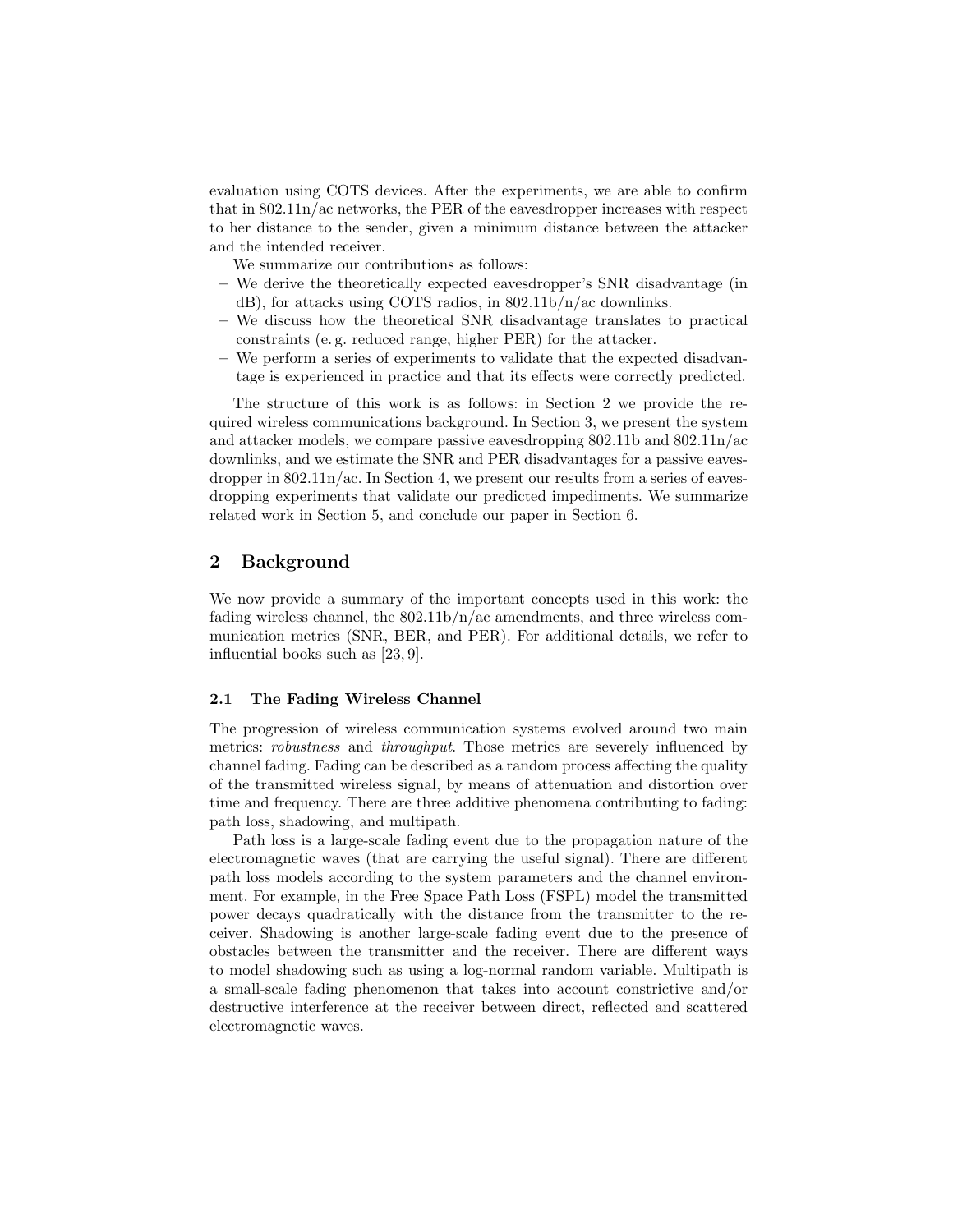**Table 1:** Relevant 802.11b/n/ac physical layer specifications.  $f_c$  is the carrier frequency,  $\lambda$  is the wavelength,  $s_{dr}$  is the theoretical maximum throughput of the channel,  $n<sub>S</sub>$  is the number of maximum independent data streams, TxBF indicates support for single-user (SU) or multi-user (MU) transmit-beamforming,  $d_i$  and  $d_o$  are the expected ranges for indoor and outdoor communications.

|                 |      |                  |          | Technology Modulation $f_c$ [GHz] $\lambda$ [cm] $s_{dr}$ [Mbit/s] $n_S$ TxBF $d_i$ $d_o$ |                    |  |
|-----------------|------|------------------|----------|-------------------------------------------------------------------------------------------|--------------------|--|
| <b>b</b> SISO   | DSSS |                  | 2.4 12.5 | $\sim$ 11                                                                                 | $N/A$ $N/A$ 35 140 |  |
| n SU-MIMO       | OFDM | $2.4, 5$ 12.5, 6 |          | 135                                                                                       | 4 SU 70 250        |  |
| ac MU-MIMO OFDM |      | 5                | 6        | 780                                                                                       | 8 MU 35 N/A        |  |

There are two well-known fading models that take into account all three fading aspects: Rayleigh fading for non-line-of-sight (NLOS) environments, and Rician fading for line-of-sight (LOS) environments. In both cases, each channel coefficient  $h$  is modeled with a complex random number. Each channel coefficient is providing random attenuation (change in amplitude) and distortion (change in phase). In the Rayleigh fading model, the real and imaginary parts of  $h$ are modeled with independent identically-distributed (IID) Gaussian random variables with 0 mean and equal variances and the amplitude of  $h$  is Rayleigh distributed. In the (more generic) Rician fading model, the amplitude of  $h$  is Rice distributed.

### 2.2 IEEE 802.11 Standard (WLAN)

802.11 is a family of IEEE standards that regulates wireless local area networks (WLAN) [7]. The standards define the physical layer (PHY), and the link layer specifications. An example of physical layer specification is the modulation and coding scheme (MCS) table that lists the supported modulation types, spatial streams, coding rates, bandwidths and data rates of a given PHY. An example of link layer specification is the medium access control (MAC) protocol that governs how the nodes share the wireless medium.

Table 1 lists some relevant physical layer specifications for 802.11b, n, and ac [14]. 802.11b uses Single-Input-Single-Output (SISO) scheme with directsequence spread spectrum (DSSS) modulation techniques. In contrast, 802.11n and 802.11ac are Multiple-Input-Multiple-Output (MIMO) schemes, based on orthogonal frequency division multiplexing (OFDM) modulation techniques. Single user MIMO is supported by 802.11n, while 802.11ac supports multi-user MIMO. The major advantage in terms of throughput and robustness of the channel from b to  $n/ac$  is given by the usage of multiple radios and antennas that allows transmitting different independent symbol at the same time (spatial multiplexing) or the same symbol on multiple antennas at the same time (spatial diversity). In particular, 802.11n/ac support transmit-beamforming (TxBF) at the downlink for single user (n) and multiple users (ac). By using TxBF, an access point can optimize the transmission of the symbols to a device located in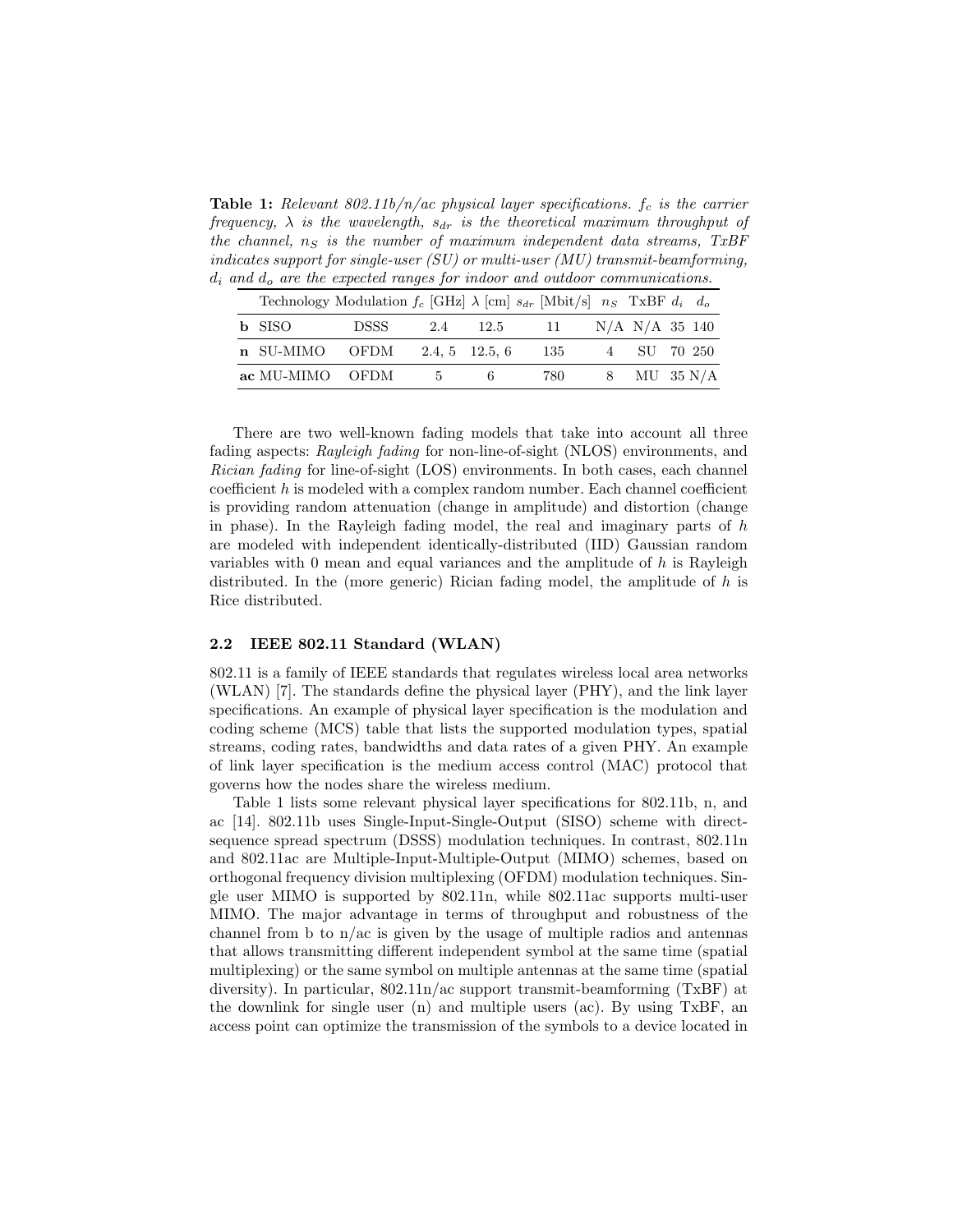a particular region of space, given an estimate of the condition of the downlink channel. For a more detailed comparison among the three 802.11 amendments please refer to [13, 21].

### 2.3 Wireless Communications Metrics

Here we present the three wireless communication metrics used in our paper:

- The Signal-to-Noise-Ratio (SNR) is the ratio between the power of the useful signal denoted with P, and the noise power  $\sigma^2$ . It is typically expressed in decibel dB, and it convertible from logarithmic to linear scale using:  $10 \log_{10} \text{SNR} = \text{SNR}_{dB}$ .
- The  $Bit\text{-}Error\text{-}Rate$  (BER) is the expected probability of error while decoding 1-bit at the receiver. The BER is not an exact quantity. It can be modeled and estimated according to different factors such as the modulation/coding schemes, the fading model and the number of antennas. Typically, 10<sup>−</sup><sup>6</sup> is considered a reasonable BER value, i. e. 1-bit error per Mbit.
- The Packet-Error-Rate (PER) is directly proportional to the BER, and it is computed as:  $PER = 1 - (1 - BER)^N$ , where N is the average packet size in bits. In this work, we assume that one or more bit errors in a packet will lead to an incorrect link layer checksum. Packets with an incorrect checksum are not acknowledged by the (legitimate) receiver, and retransmitted by the sender.

# 3 Passive 802.11 Downlink Eavesdropping

We start this section introducing the system and attacker models. Then we present a theoretical discussion and a numerical analysis (based on 802.11 path loss models) to estimate the SNR and PER disadvantages of a passive eavesdropper in an 802.11n/ac (MISO) downlink, compared to an 802.11b (SISO) downlink.

#### 3.1 System and Attacker Model

Our system model focuses on the *downlink* of indoor  $802.11b/n/ac$  networks in infrastructure mode (e. g. access point that communicates with several wireless terminals), using Commercial-Of-The-Shelf (COTS) devices. The access point is equipped with multiple antennas. The intended receiver and the attacker are equipped either with a single or multiple antennas according to the scenario. We are looking at the ratio of packets that the attacker successfully eavesdrop on the physical layer and we are agnostic to any encryption scheme used at the link layer or above. Attacks on those schemes are possible, but out of the scope of this work [3, 26]).

The attacker is assumed to be equipotent to the intended receiver in terms of hardware and software capabilities. In particular, both use COTS devices, with a similar chipset, driver, feature set, and maximum throughput. With COTS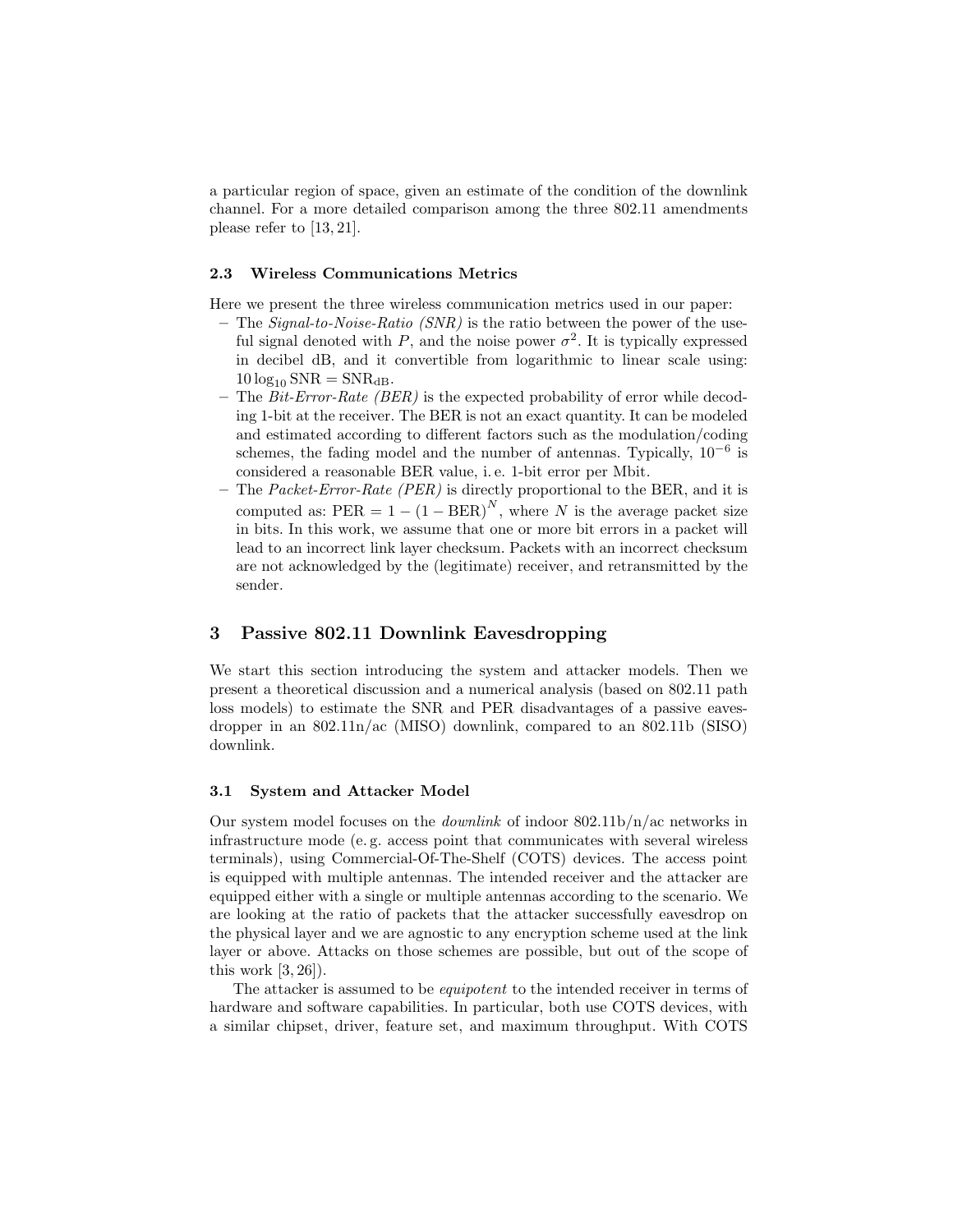devices we refer to wireless radios either built into laptops, smartphones, access point or USB dongles. We do not consider an attacker equipped with a softwaredefined-radio (SDR) or similar devices. We focus on a passive eavesdropper who wants to capture the downlink packets in real-time using her wireless card in monitor mode. We are not considering an attacker who is recording and postprocessing the traffic offline. We assume an attacker that is static and we evaluate her eavesdropping performance at different distances from the sender. If the sender is using beamforming, we assume that the attacker is outside the beamforming region.

The effectiveness of the attacker is assessed from the Signal-to-Noise-Ratio (SNR) and the Packet-Error-Rate (PER) at her receiver. We chose PER as metric because we are mainly interested in the relative performance of eavesdropping on 802.11b vs. 802.11n/ac. As our passive attacker is unable to request retransmissions, the only chance to recover from bit errors would be to find the offending bit(s) and correct it using a checksum (possibly by brute force). We note that such corrections are expected to have significant cost for increasing number of flipped bits, and that the number of flipped bits is expected to quickly increase with distance. We plan to further investigate this in future work.

Without loss of generality and to simplify our discussion, we are considering an attacker focused on eavesdropping the downlink channel of one pair of transmitter and intended receiver. We understand that our attacker model is relatively weak (e. g. a single attacker, no SDR), however, given the lack of related experimental work and the number of involved moving parts, we decided to start with a simple scenario that is easy to evaluate (e. g. worst-case scenario for the passive eavesdropper). We look forward to investigate more complex attacker models in future work.

Finally, we present the notation used in our paper. The access point is referred as Alice (the transmitter), the victim as Bob (the intended receiver), and the attacker as Eve (passive eavesdropper). We will use A, B, and E subscripts to identify quantities related to Alice, Bob, and Eve respectively. We use  $x$  to denote Alice's transmitted symbol, h for complex channel coefficients, and n for the noise at a specific receiver. The relative distances between Alice, Bob, and Eve are written as:  $d_{AB}$ ,  $d_{BE}$ ,  $d_{AE}$ . Alice is equipped with L antennas and L radios.

### 3.2 SISO and MISO Channels Eavesdropping

In this section, we analyze and compare two different eavesdropping scenario: i) 802.11b SISO downlink, ii) 802.11n/ac MISO downlink. and we derive two essential conclusions about passive eavesdropping in SISO vs. MIMO 802.11 downlinks.

802.11b SISO downlink. Figure 1a shows Eve trying to intercept the communication from Alice to Bob in an 802.11b SISO network. We can represent the signals received by Eve and Bob as: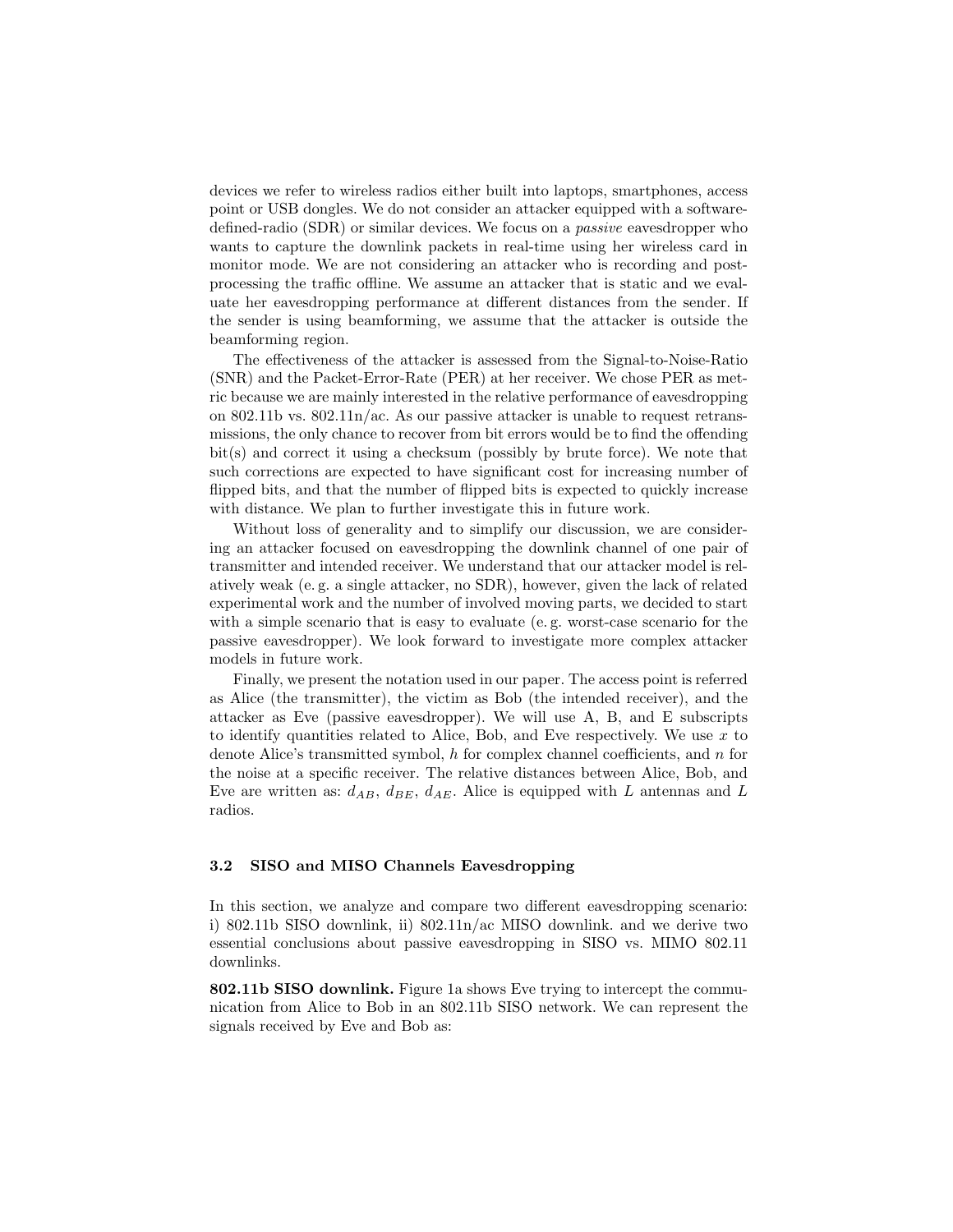

(a) Omnidirectional radiation  $(L = 1)$ . Eve's success depends on  $d_{AE}$ . (b) Transmit-beamforming  $(L > 1)$ . Eve's success depends also on  $d_{BE}$  and L.

Fig. 1: 802.11b SISO (left) vs. 802.11  $n/ac$  MISO (right) passive eavesdropping. Bob and Eve have one antenna. Dashed lines represent distances. Black circles and lobes represent omnidirectional and directional transmission ranges. Circles and lobes decreasing thickness represent the transmission power decay with respect to distance from the transmitter. Both channels are affected by random noise and fading.

$$
y_E = x \cdot h_E + n_E \tag{1}
$$

$$
y_B = x \cdot h_B + n_B \tag{2}
$$

Intuitively, it is possible to represent Alice's two-dimensional transmission coverage with concentric circles. In free space, the greater is the distance from the transmitter the higher is the transmitted power decay. While one might assume that every receiver inside these circles will be "in range" and receive all transmissions by Alice, this is not the case in practice. If circles are shown around transmitters, their radius commonly refers to a distance in which the average received signal strength is above a certain threshold. However, due to random deep fading (mostly due to multipath), the instantaneous received power will constantly vary. In other words, it is possible to "miss transmissions" while being in the outer circle, or even receive transmissions just outside the outer circle. In this case, Eve's success rate depends on her distance to Alice  $(d_{AE})$  regardless of her distance to Bob  $(d_{BE})$ , and random channel characteristics. The SISO wireless channel is providing some sort of resiliency against eavesdropping that an attacker can compensate with other means (eg: increase receiver sensitivity, use directional antenna).

802.11n/ac MISO downlink. Figure 1b shows Eve attempting to intercept the communication from Alice to Bob in an 802.11n/ac MISO network. Alice is equipped with L antennas and uses transmit-beamforming. In this scenario, beamforming has been theoretically proven to provide resiliency against passive eavesdropping [12]. The received signals by Eve and Bob are as follows: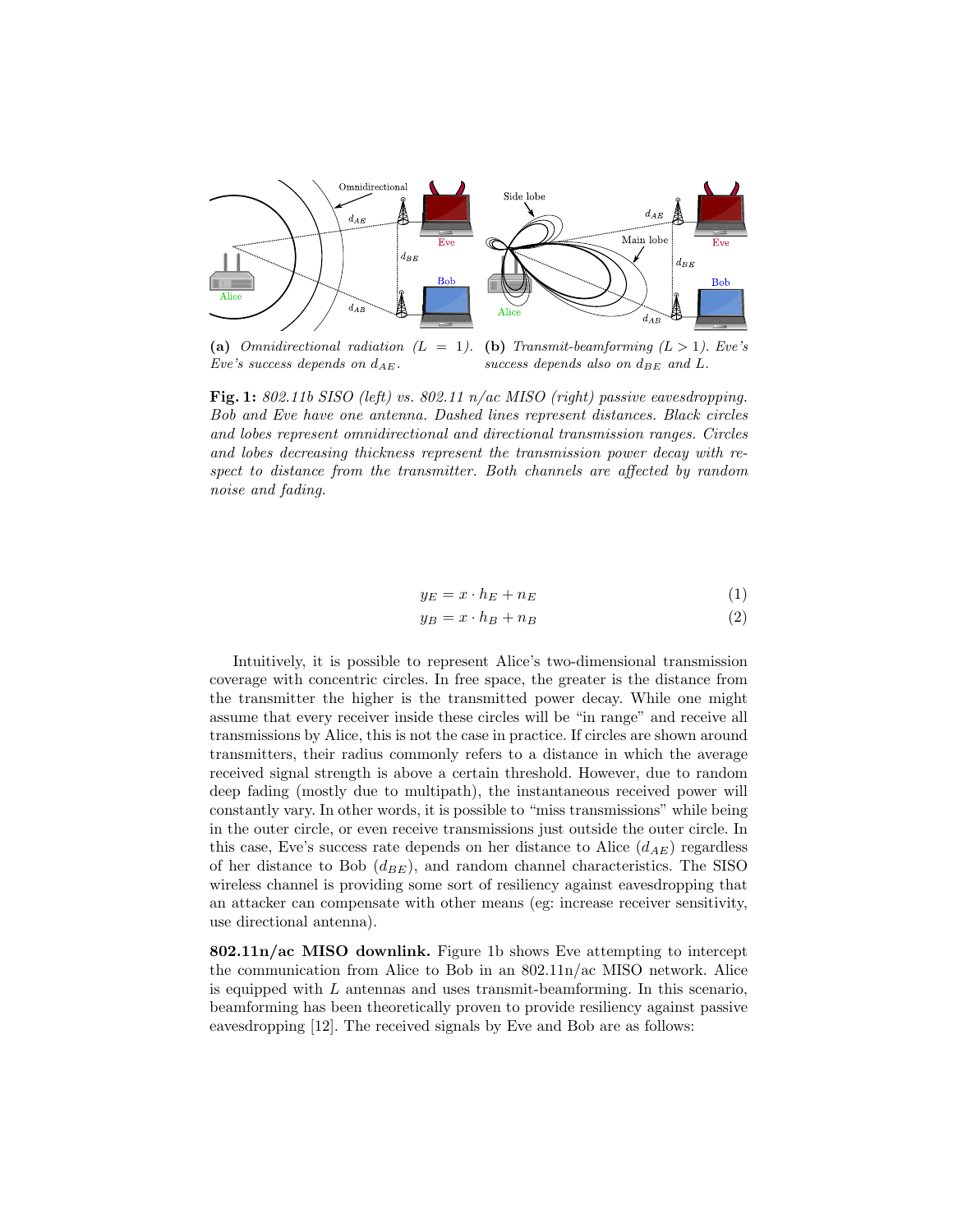$$
y_E = x \cdot g_E + n_E \tag{3}
$$

$$
y_B = x \cdot g_B + n_B \tag{4}
$$

We can derive two benefits in terms of eavesdropping resiliency, one from  $g_B$ , and one from  $g_E$ .  $||g_B||^2$  is defined as the *beamforming gain* and it is modeled by a Chi-squared random variable, with parameter  $2L$  (being the sum of squared IID) standard Gaussian random variables). Indeed, if  $L = 2$  (Alice is using two antennas), then Bob's received signal will be the sum of two signals with independent fading paths. The correspondent beamforming gain is computed as:

$$
||g_B||^2 = ||h_{B1}||^2 + ||h_{B2}||^2
$$
\n(5)

and this quantity is certainly greater (or equal) to  $||h_{B1}||^2$  and  $||h_{B2}||^2$ . The net result is a better SNR at Bob's receiver with respect to the SISO case.

The second benefit arising from transmit-beamforming is encapsulated by  $q_E$ . Eve's ability to eavesdrop depends on two more factors with respect to the SISO case. Firstly, her distance from Bob  $(d_{BE})$ , and secondly the number of antennas used by Alice  $(L)$ . This is a consequence of transmit-beamforming employed by Alice (the beamformer) towards Bob (the beamformee). Figure 1b shows Alice beamforming in the direction of Bob (e. g. inside the main lobe) while Eve is outside the main and the side lobes. This results in a smaller SNR at her receiver compared to the one of Figure 1a (given the same relative distances). Even if we decrease the distance between Eve and Alice, the disadvantage will still hold until Eve is outside the beamforming region. Furthermore, Eve's SNR will be inversely proportional to L because the more antennas are used by Alice to beamform, the more Alice can focus the beam towards a narrower but longer region in space [29].

### 3.3 Eavesdropper's Theoretical SNR Disadvantage in 802.11n/ac

In the previous section we argued that MISO beamforming from Alice to Bob will degrade Eve's eavesdropping performance according to  $d_{AE}$ ,  $d_{BE}$ , and L. In this section, we will quantify the expected disadvantage of Eve in an  $802.11n/ac$ network compared to an 802.11b network. We will estimate upper and lower bounds for the SNR at Eve's receiver with respect to L. We will provide numerical results for  $L = 4$  to match the experimental setup of Section 4.1. We note that the bounds we are providing are not supposed to be strict—the actual SNR disadvantage will depend on many factors. Nevertheless, we compute the bounds based on the modeling assumptions to provide an intuition about the theoretically expected disadvantage.

Upper Bound. We start comparing high-level wireless channel characteristics of SISO and MISO channels. Table 2 lists the closed-form expressions for the SNR and the BER of SISO and MISO networks using BPSK modulation scheme. In general, we note that the number of antennas deployed by Alice (L) is playing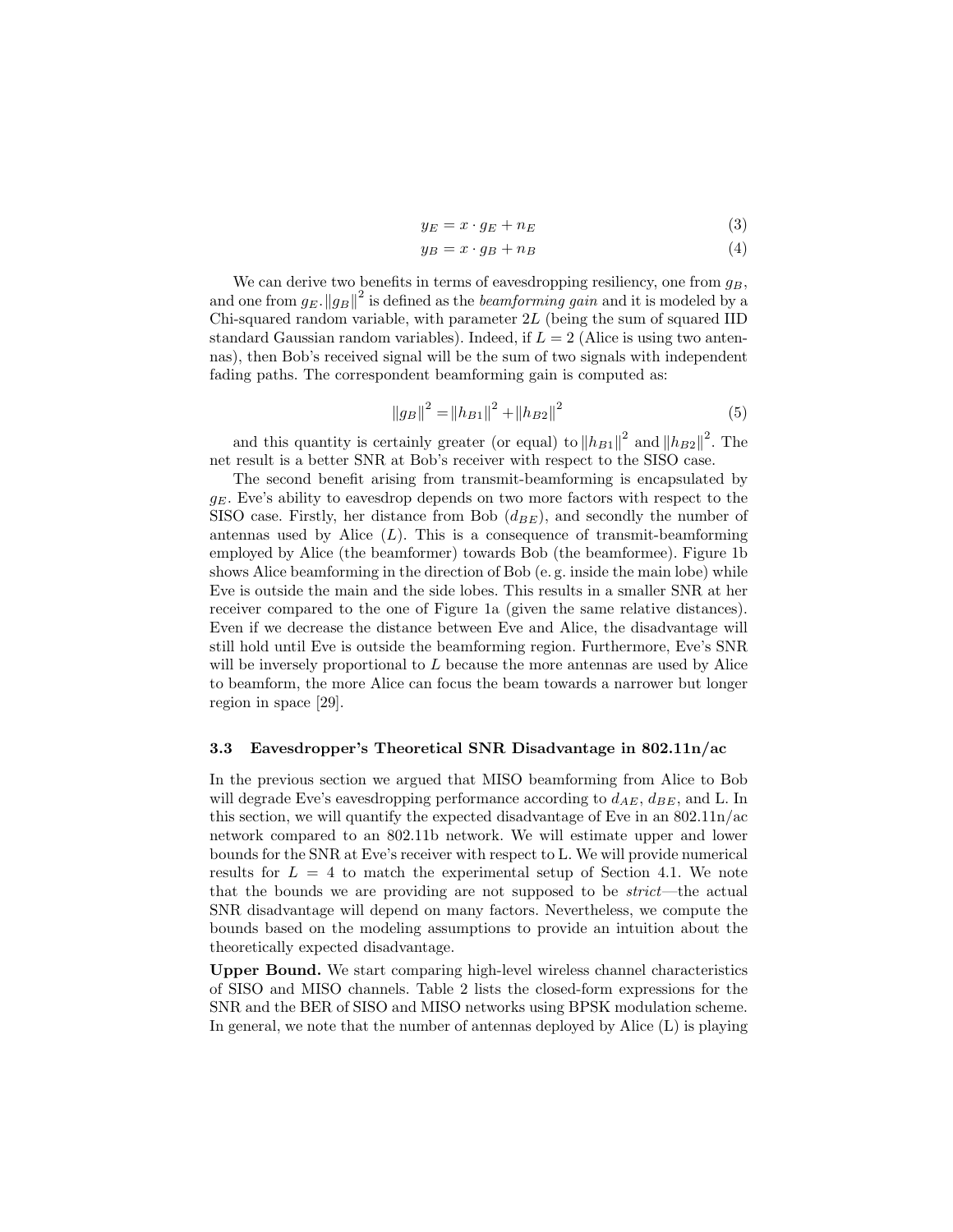Table 2: SNR and BER of 802.11b (SISO) and 802.11n/ac (MISO transmitbeamforming with L antenna) using BPSK modulation scheme.

| Metric     | <b>MISO</b> Beamforming<br><b>SISO</b>                       |                                                                                                                                    |                                                    |  |  |
|------------|--------------------------------------------------------------|------------------------------------------------------------------------------------------------------------------------------------|----------------------------------------------------|--|--|
| SNR        | $  h  ^2 \frac{P}{\sigma^2}$<br>$  g  ^2 \frac{P}{\sigma^2}$ |                                                                                                                                    |                                                    |  |  |
| <b>BER</b> |                                                              | $\frac{1}{2}(1-\lambda)$ $\left(\frac{1-\lambda}{2}\right)^L \sum_{i=0}^{L-1} \binom{L+i-1}{i} \left(\frac{1+\lambda}{2}\right)^i$ | $\lambda = \sqrt{\frac{\text{SNR}}{2+\text{SNR}}}$ |  |  |
| DΟ         |                                                              |                                                                                                                                    |                                                    |  |  |

a central role. If we fix the expected BER to  $10^{-6}$ , then we can compute the minimum SNR for the SISO (57 dB) and the MISO case with  $L = 4$  (16 dB). There is a notable difference in SNR of 41 dB between the SISO and the MISO cases. We use 41 dB as an upper bound for the SNR disadvantage of Eve with respect to Bob.

Lower Bound. For the lower bound of Eve's SNR disadvantage, we use a standard formula to compute the beamforming gain in a MISO channel where Alice is using Cyclic Delay Diversity (CDD) with L antennas [17]. In this case, the beamforming gain in dB can be computed as follows:

$$
||g||^2 = 10\log_{10}(L) \quad dB \tag{6}
$$

Assuming a COTS access point with 4 antennas and a single receiving antenna, Bob's beamforming gain is 6 dB. As Eve's COTS radio will not benefit from the beamforming gain (being outside the main lobe) Eve's SNR disadvantage lower bound is thus 6 dB with respect to Bob.

**Summary.** We estimate that an  $802.11n/ac$  downlink that is using transmitbeamforming with four antennas provides an reduction in the SNR of a passive eavesdropper (outside the main lobe, using a COTS receiver) that is bounded between 6 dB and 41 dB. The reduction in SNR at Eve's receiver depends on a deterministic and measurable factors:  $d_{AE}$  (distance between Alice and Eve) and L (number of antennas used by the Alice). We note that Eve's SNR variation depends also on channel (Rayleigh) fading, however this factor is not considered in our discussion because it randomly affects both Bob and Eve, providing no deterministic disadvantage to Eve. Given this theoretically expected disadvantage, the question now is: "How does the eavesdropper SNR disadvantage translate to practical constraints on 802.11 passive eavesdroppers?"

#### 3.4 Numerical Path Loss Analysis

In this section, we present a numerical analysis using three indoor path loss models for 802.11 networks. The models includes both the 2.4 and 5 GHz bands and they are taken from [23]. We now describe their relevant parameters. In particular,  $d_{BP}$  is defined as the breakpoint distance between the transmitter and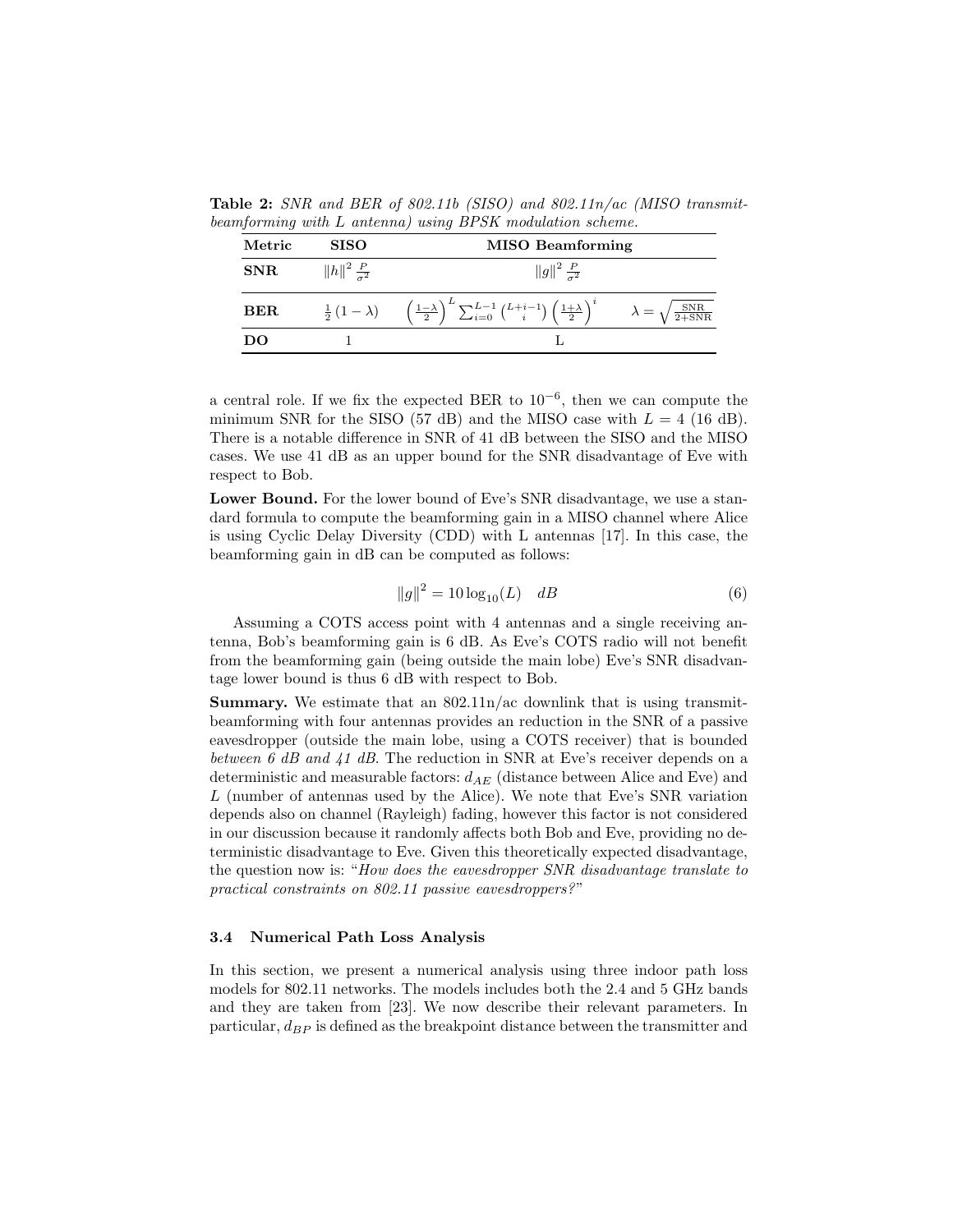

Fig. 2: Setup used for our numerical analysis and for the experiments: Bob is at a fixed distance away from Alice, Alice is sending 802.11 traffic and Eve is passively eavesdropping from different (stationary) distances on a line perpendicular to Bob.

the receiver and it determines the cutoff span between LOS and NLOS channel condition.  $\sigma_{SF}$  represents the standard deviation in dB of the log-normal random variable that models the shadowing term of the path loss.  $s_{PL}$  represents the path loss slope before and after  $d_{BP}$ . Comma-separated values in the following list indicate values before and after the breakpoint distance:

| - Model B: Residen-                       | $-$ Model D: Office                       | $-$ Model E: Large                        |
|-------------------------------------------|-------------------------------------------|-------------------------------------------|
| tial (e.g. intra-room,                    | (e.g. large conference)                   | office (e.g. multi-                       |
| room-to-room).                            | room, sea of cubes).                      | storey building).                         |
| $d_{BP} = 5 \text{ m}$                    | $d_{BP} = 10 \text{ m}$                   | $d_{BP} = 20$ m                           |
| $\bullet$ $\sigma_{SF} = 3, 4 \text{ dB}$ | $\bullet$ $\sigma_{SF} = 3, 5 \text{ dB}$ | $\bullet$ $\sigma_{SF} = 3, 6 \text{ dB}$ |
| • $s_{PL} = 2, 3.5$                       | • $s_{PL} = 2, 3.5$                       | • $s_{PL} = 2, 3.5$                       |

Figure 2 shows the setup used for our numerical analysis and for the experiments. Bob is placed at a fixed distance away from Alice, Eve is placed at different (stationary) distances  $d_i$  from Alice, and Alice is constantly sending traffic to Bob. In a two-dimensional plane, Bob and Eve distance vectors are perpendicular to avoid Eve being in the main lobe when Alice is using transmitbeamforming. We note that in an indoor environment multipath is playing a major role than visual of RF line-of-sight conditions that is why we decided to keep altitude and angle constant and vary only the distance between Alice and Eve  $[6]$ .

The path loss model function  $L_P$  is constructed considering the sum of a freespace loss component  $(L_{FS})$ , a shadowing log-normal component due to obstacles  $(S_F)$ , and a post breakpoint distance component. All terms vary according to the distance d between the transmitter and the receiver. We used the following equations from [23]: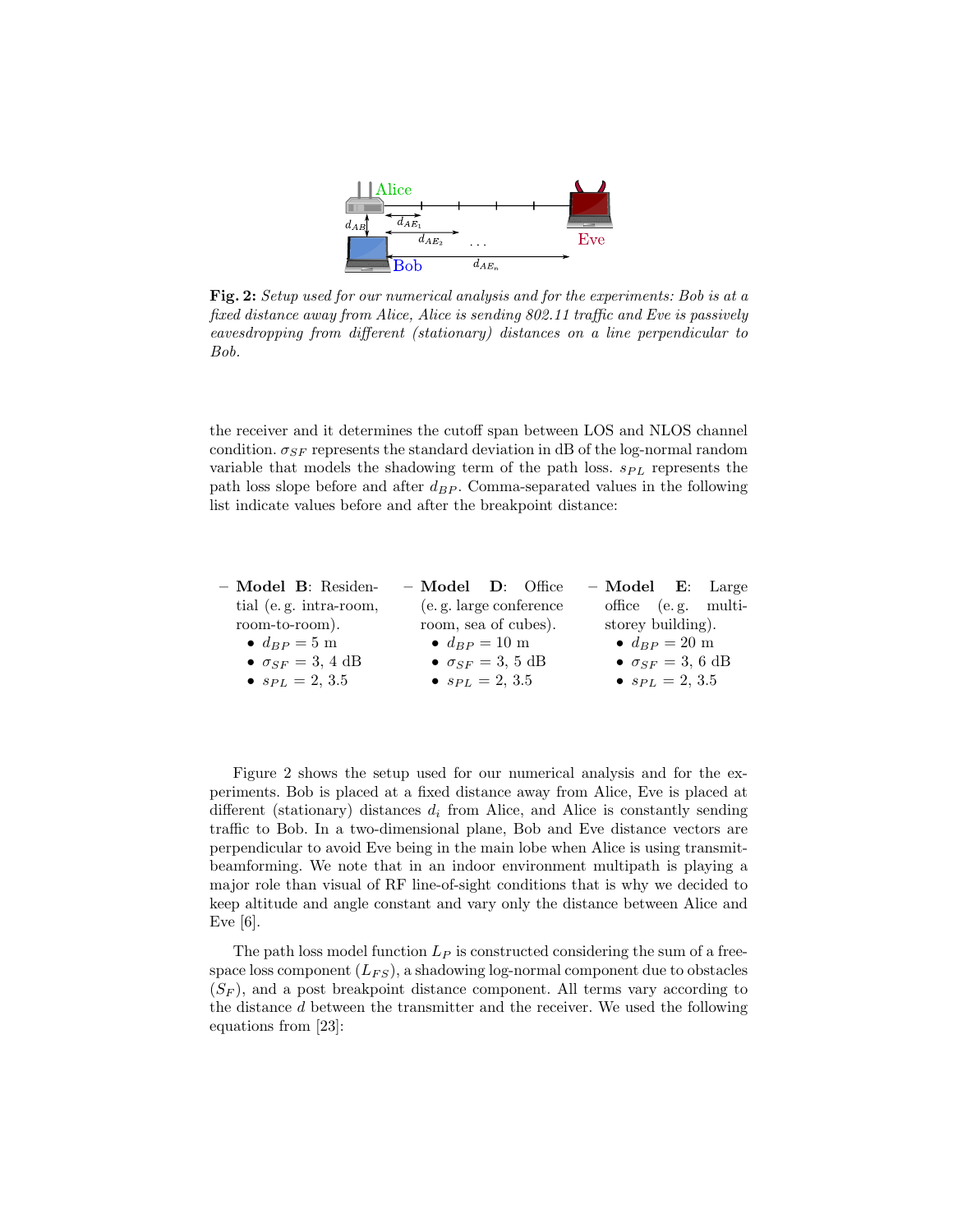

Fig. 3: 802.11n Model B (Residential) expected BER estimation using BPSK. Red lines represent Eve. Green and Blue lines represent Bob when  $L=2$  and  $L=4$ .

$$
L_P(d) = \begin{cases} L_{FS}(d) + S_F(d) & \text{if } d \le d_{BP} \\ L_{FS}(d_{BP}) + S_F(d) + 35 \log_{10} \left(\frac{d}{d_{BP}}\right) & \text{otherwise} \end{cases} \tag{7}
$$

$$
L_{FS}(d) = 20\log_{10}(d) + 20\log_{10}(f) - 147.5\tag{8}
$$

$$
S_F(d) = \frac{1}{\sqrt{2\pi}\sigma_{SF}} \exp\left(-\frac{d^2}{2\sigma_{SF}^2}\right)
$$
\n(9)

Figure 3 and Figure 4 shows the predicted BER and PER for model B (Residential) vs. distance between the transmitter and the receiver. Solid lines represent results for 2.4 GHz and dash-dotted lines represent results for 5.0 GHz. Red lines represent Eve's expected BER and PER. The other lines represent Bob's expected BER and PER when Alice is using transmit beamforming with two (green lines) and four (blue lines) antennas. If we focus on the solid lines of Figure 4, then we note that a distance between Alice and Eve  $d_{AE}$  of 12.5 m is sufficient to drop Eve's expected PER from 0 to 0.5 (50% chance of decoding). Furthermore a  $d_{AE}$  of 20 m is sufficient to increase Eve's PER to 0.98  $(0.2\%$  chance of decoding). On the other hand, a  $d_{AB}$  of 142 m is required to experience a PER of 0.5 at Bob's receiver when Alice is using four antennas  $(L=4)$ .

### 3.5 Eavesdropping Analysis Summary

In this section, we argued that in 802.11n/ac downlink a passive eavesdropper (Eve) using a COTS radio will have a disadvantage in terms of SNR compared to an eavesdropper in an 802.11b downlink. This disadvantage is due to different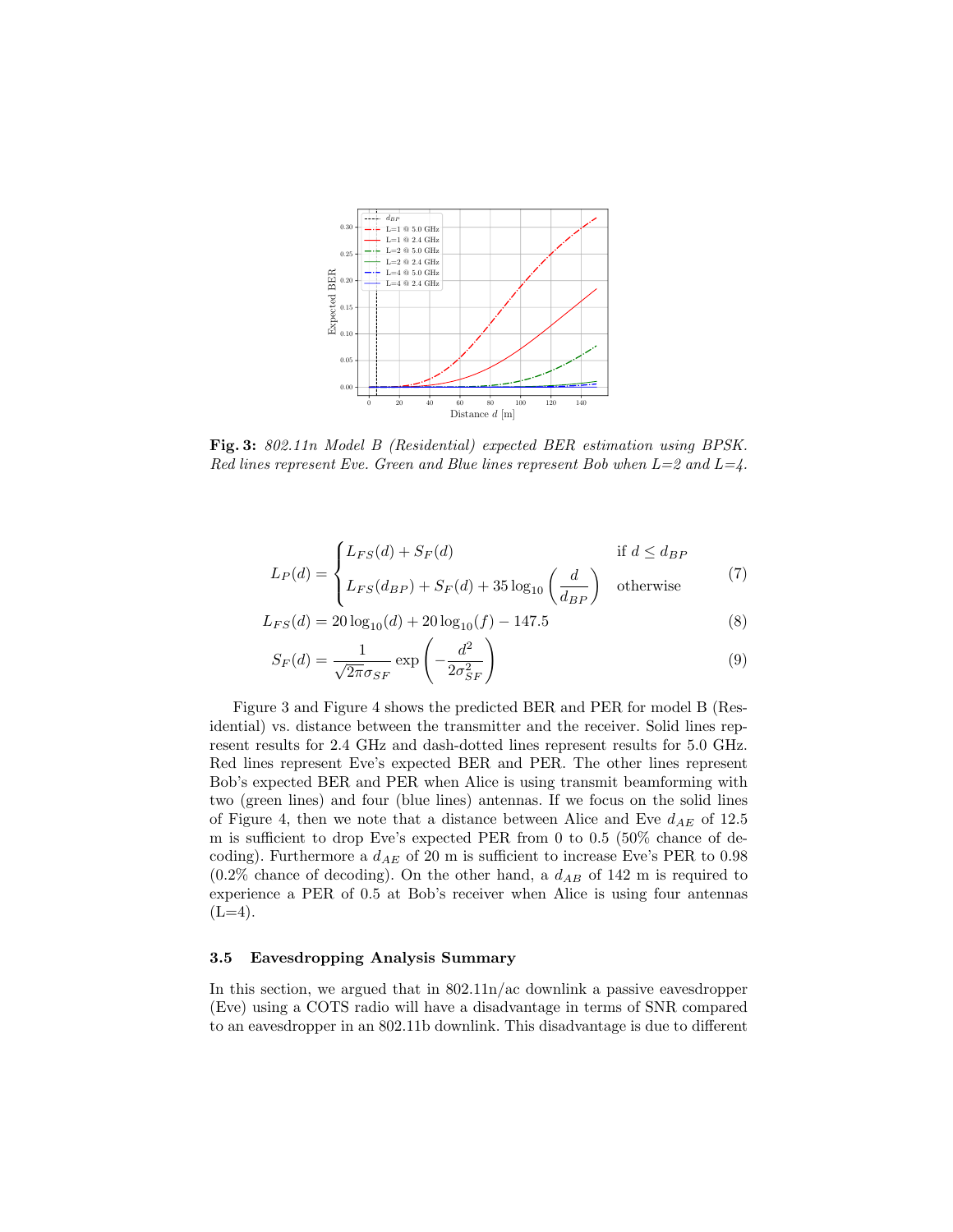

Fig. 4: 802.11n Model B (Residential) expected PER estimation using BPSK. Red lines represent Eve. Green and Blue lines represent Bob when  $L=2$  and  $L=4$ .

features provided by recent 802.11n/ac such as MIMO, and spatial diversity. This disadvantage can be expressed in an SNR decrease at the eavesdropper receiver of 6-41 dB (depending on the chosen scenario). We also express this disadvantage in terms of the distance that the eavesdropper has to be closer to the sender to achieve the same PER as a legitimate receiver, which can reach up to 129.5 m. In contrast, there is no such distance disadvantage for the eavesdropper in 802.11b. Furthermore, we can express the disadvantage in terms of PER at the eavesdropper receiver compared to her distance from the transmitter  $(d_{AE})$ . For example, if  $d_{AE}$  is 12.5 m, then the PER of Eve is increased to 50%, and if  $d_{AE}$ is 20 m, then the PER of Eve is increased to 98%.

# 4 Experimental Validation

In this section, we present an experimental evaluation of COTS passive eavesdropping in  $802.11b/n/ac$  downlink networks. The presented results are in line with the theoretical estimations from Section 3.

### 4.1 Experimental Methodology

We focus our experiments on SNR and PER measurements at Eve's receiver using the setup presented in Figure 2. We keep a ninety-degree angle between Bob and Eve to ensure that when beamforming is used Eve is outside the beamforming region. We vary the distance from Bob to Eve  $(d_{BE})$  while keeping the distance from Alice to Bob  $(d_{AB})$  constant. Table 3 lists the parameters that we fix for our experiments with a short description. As stated in Section 3.1 we are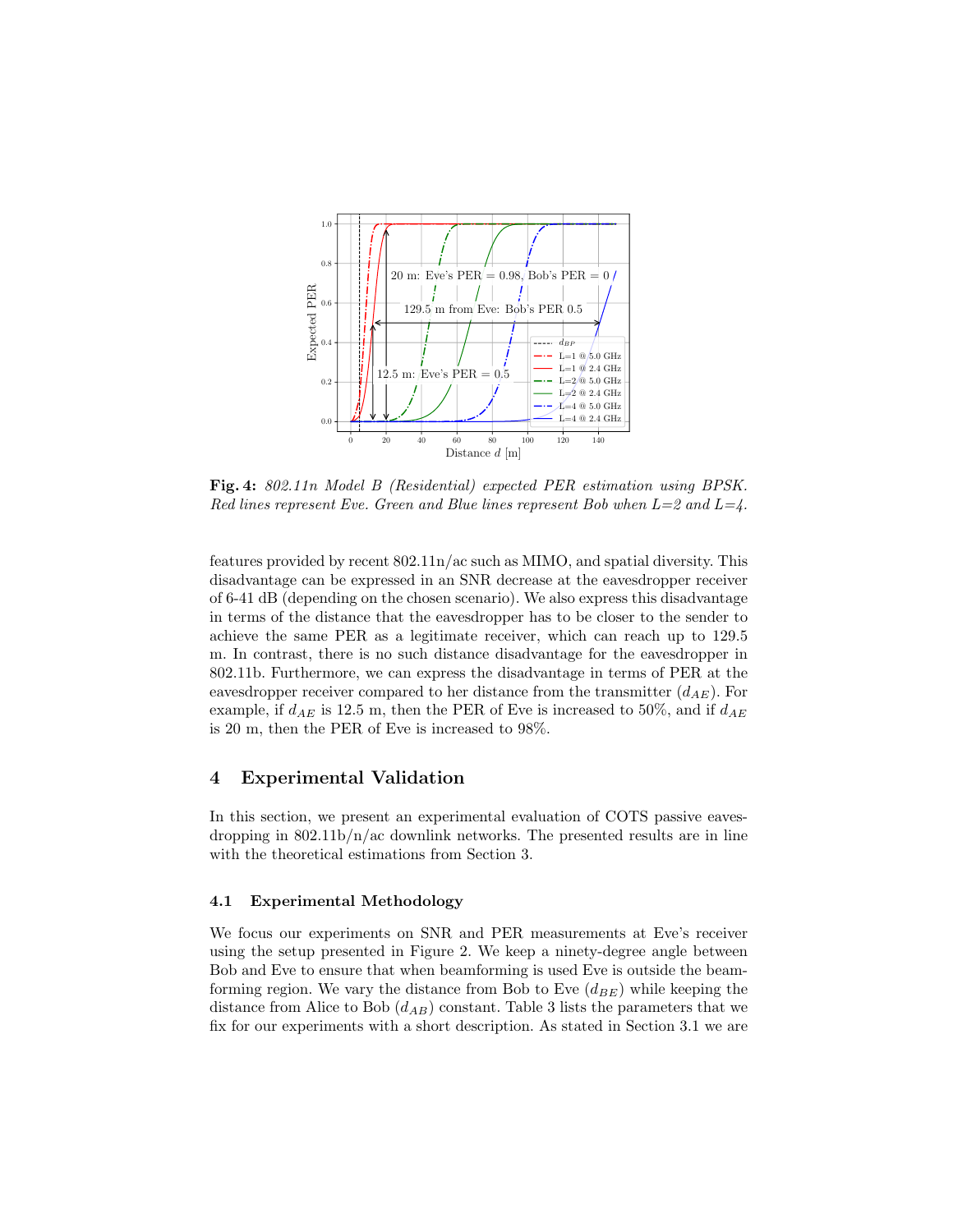| Parameter     | <b>Value Description</b>                                   |
|---------------|------------------------------------------------------------|
| $P_A$ [dBm]   | 23 Alice's transmitted power                               |
| $N_0$ [dBm]   | -91 Mean noise power at the receivers                      |
| $Ch_{b/n/ac}$ | 11, 11, 36 Channels used for 802.11 b/n/ac                 |
| $d_{AB}$ [m]  | 2 Fixed distance from Alice to Bob                         |
| $d_{AE}$ [m]  | $[2.5, 5.0, \ldots, 20]$ Eight distances from Alice to Eve |

Table 3: Parameters used for the experiments.

not using link-layer encryption (which does not influence our measurements). Figure 5 shows the layout of the indoor office environment where we conducted the experiments.

Our setup consists of an open access point (Alice) and a laptop (Bob) associated to it. The access point is a Linksys WRT3200 ACM device, equipped with four antennas and supporting  $802.11a/b/g/n/ac$ . We installed the Open-Wrt [28] operating system on the access point to have more configuration options at our disposal. For the 802.11b/n experiments (at 2.4 GHz), Bob's laptop runs Ubuntu 16.04 and has a TP-Link TL-WN722N wireless adapter. The adapter has a single antenna and supports 802.11b/g/n. Eve's laptop runs Ubuntu 16.04, and it uses the same TP-Link TL-WN722N wireless adapter. Eve's adapter is not associated with the access point and it tries to record the traffic from Alice and Bob, in monitor mode using tcpdump. Eve listens to the same channel used by Alice and Bob (channel 11 for b and n, channel 36 for ac).

For the 802.11ac experiments (at 5 GHz), Bob's laptop runs Ubuntu 16.04 and uses an Asus USB-AC68 wireless adapter. The adapter has a 3x4:3 antenna configuration and supports  $802.11a/b/g/n/ac$ . Eve's laptop is a Mac-Book Pro with an inbuilt adapter with 3x3:3 configuration compatible with  $802.11a/b/g/n/ac$ . We use a different adapter for Eve because the Asus adapter



Fig. 5: The layout of the indoor office environment where we conducted the experiments. The green and blue dots indicate the location of Alice and Bob. The red dots indicate the positions of Eve.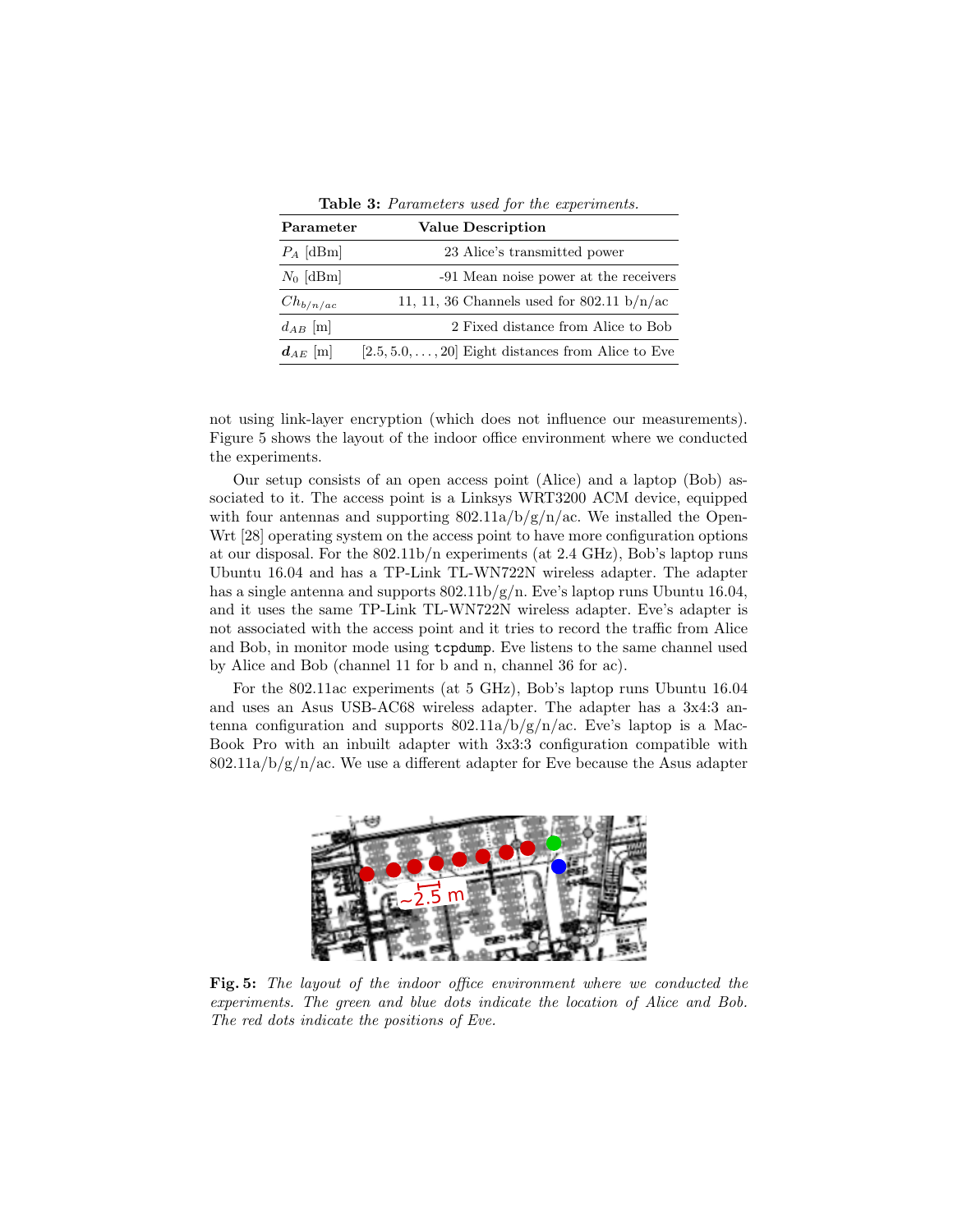

Fig. 6: Eve's measured PER (bars) vs. Model D predicted PER (dashed lines).

could not be put into monitor mode due to some issues with its driver. The other parameters remain the same as in the 802.11b/n experiments.

For all the experiments, we vary Eve's distance from Bob and we obtain pcap traces of the packets transferred from Alice to Bob. The distance between Alice and Bob  $(d_{AB})$  is fixed at 2 m. We used iperf to generate UDP downlink traffic. We decided to use UDP to avoid retransmissions at the transport layer. The PER is computed based on the number of received UDP packets with a valid UDP checksums. We acknowledge that this approach slightly underestimates the actual PER, as packets with a valid UDP checksum but incorrect link-layer checksum (FCS) might be included in this calculation. The transmission power of Alice is set to 23 dBm. From the experiments, we are able to obtain the traces from Eve at  $d_{AE}$  between 2.5 m and 20 m, using increments of 2.5 m. We do not change the orientation of Eve with respect to Alice in our tests to better compare the results. All the devices have the same fixed elevation, without a visual line-of-sight path between them. The information about the recorded traffic is obtained from the 802.11 PHY radiotap headers. In the subsequent section we will compare the experimental results with our estimations from the path loss model D (Office). Figure 9 shows the predicted BER and PER curves at Eve's receiver (red curves), and at Bob's receiver when Alice is using transmitbeamforming with two (green curves) and four antennas (blue curves).

### 4.2 Comparison between 802.11b/n/ac Networks

For the comparison between  $802.11b/n/ac$  networks, we set a 2.4 GHz band for 802.11b/n and a 5 GHz band for 802.11ac. To extract the results we capture packets both from Eve and Alice. We measured two parameters—the PER of the passive eavesdropper, and her SNR. We compute Eve's PER by comparing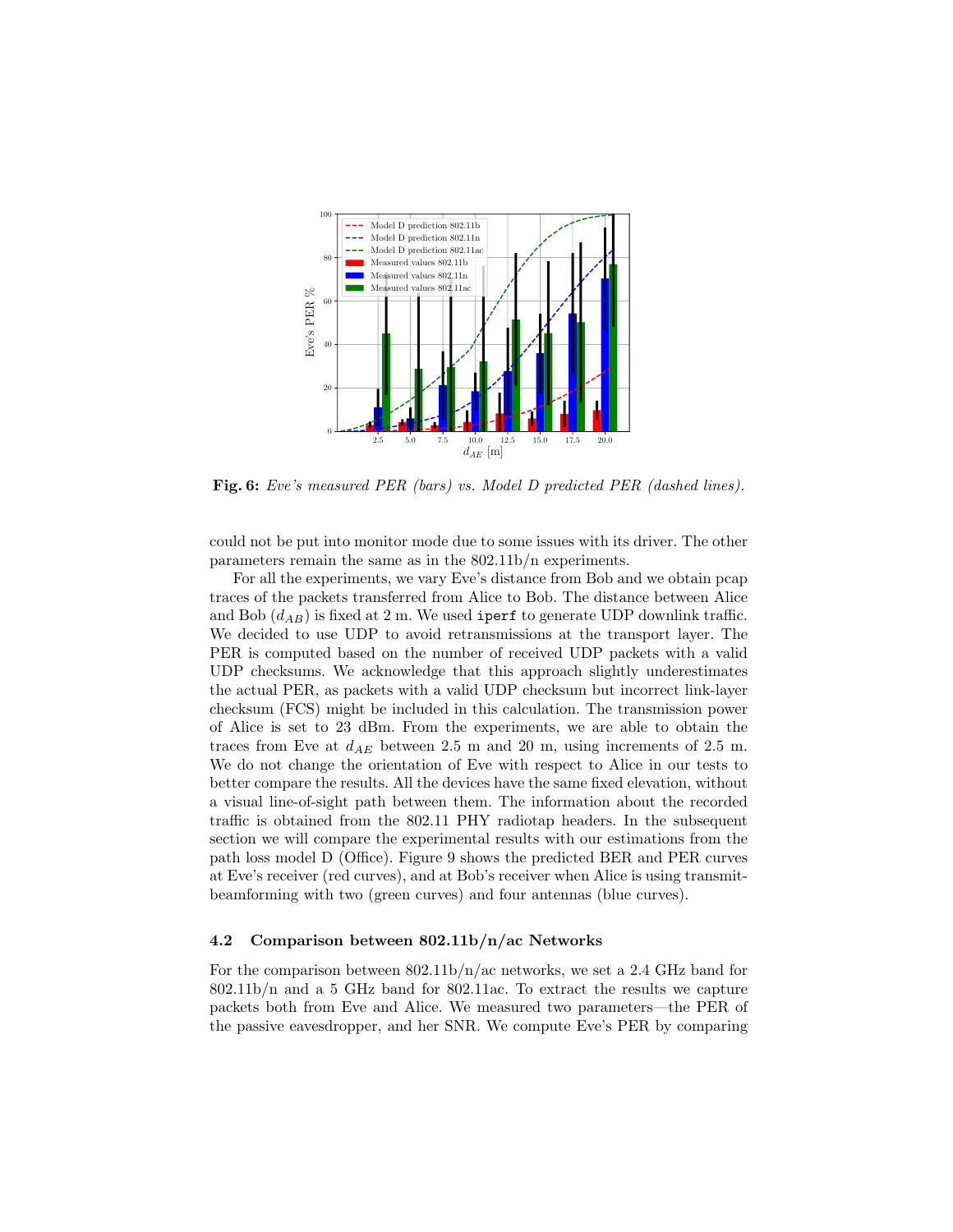Table 4: Results from 802.11n and 802.11ac experiments.  $d_{AE}$  is the distance from Alice to Eve in meters.  $n_r$  is the total number of runs.  $\mu_p$  is the average number of UDP packets sent by Alice per run.  $\mu_{PER}$  and  $\sigma_{PER}$  are the Eve's PER means and standard deviations measured in our experiments for 802.11n (n subscript) and 802.11ac (ac subscript).

| $d_{AE}[m]$ $n_r$ | $\mu_p$   |       |       | $\mu_{PER_n}$ $\sigma_{PER_n}$ $\mu_{PER_{ac}}$ $\sigma_{PER_{ac}}$ |       |
|-------------------|-----------|-------|-------|---------------------------------------------------------------------|-------|
| 2.5               | 30 894.00 | 11.13 | 8.56  | 45.07                                                               | 28.25 |
| 5.0               | 30 894.00 | 6.02  | 5.06  | 28.94                                                               | 35.13 |
| 7.5               | 30 894.00 | 21.39 | 15.57 | 29.64                                                               | 40.86 |
| 10.0              | 30 894.00 | 18.52 | 8.63  | 32.33                                                               | 43.88 |
| 12.5              | 30 894.00 | 27.79 | 19.97 | 51.52                                                               | 30.55 |
| 15.0              | 30 894.00 | 36.08 | 18.16 | 45.23                                                               | 33.07 |
| 17.5              | 30 894.00 | 54.33 | 27.79 | 50.20                                                               | 36.80 |
| 20.0              | 30 894.00 | 70.32 | 23.46 | 77.01                                                               | 28.80 |

her pcap traces with the ones from Alice. We compute the SNR by dividing the extracted signal strength values by the average channel noise. We computed the average channel noise using noise measurements from the access point, and it resulted in -91 dBm. We repeat the same experiments with the same distances 30 times and we average the results to obtain mean SNR and PER values, and related errors (standard deviations).

Figure 6 shows Eve's PER measurements and estimated values for  $d_{AE}$  varying from 0 m to 20 m. The red/blue/green bars indicate the experimental results for  $802.11b/n/ac$ , respectively. The dotted lines indicate the predicted estimates (from model D). It can be observed that Eve's PER is almost always increasing from b to n and from n to ac. In particular, the PER starts to increase significantly when  $d_{AE}$  is greater than 15 meters. While such (relatively small-scale) experiments will hardly produce the exact same results as our theoretical analysis, we observe that the increase in PER that was predicted by us, for even relatively short distances of around 20 m, can be observed in practice. In particular, our D model predicted a PER for Eve in an 802.11n downlink of around 78% when  $d_{AE} = 20$  m, and in our experiments the average PER was around 70%. For convenience, we tabulate in Table 4 the numerical results of Figure 6.

Figure 7 shows Eve's mean SNR varying her distance  $(d_{AE})$  from Alice for 802.11b (red bars), 802.11n (blue bars) and 802.11ac (green bars). It can be observed that Eve's SNR in  $802.11n/ac$  is always *smaller* than in  $802.11b$ —an effect that we assumed to be caused by advanced 802.11n/ac physical and link layer features (such as TxBF).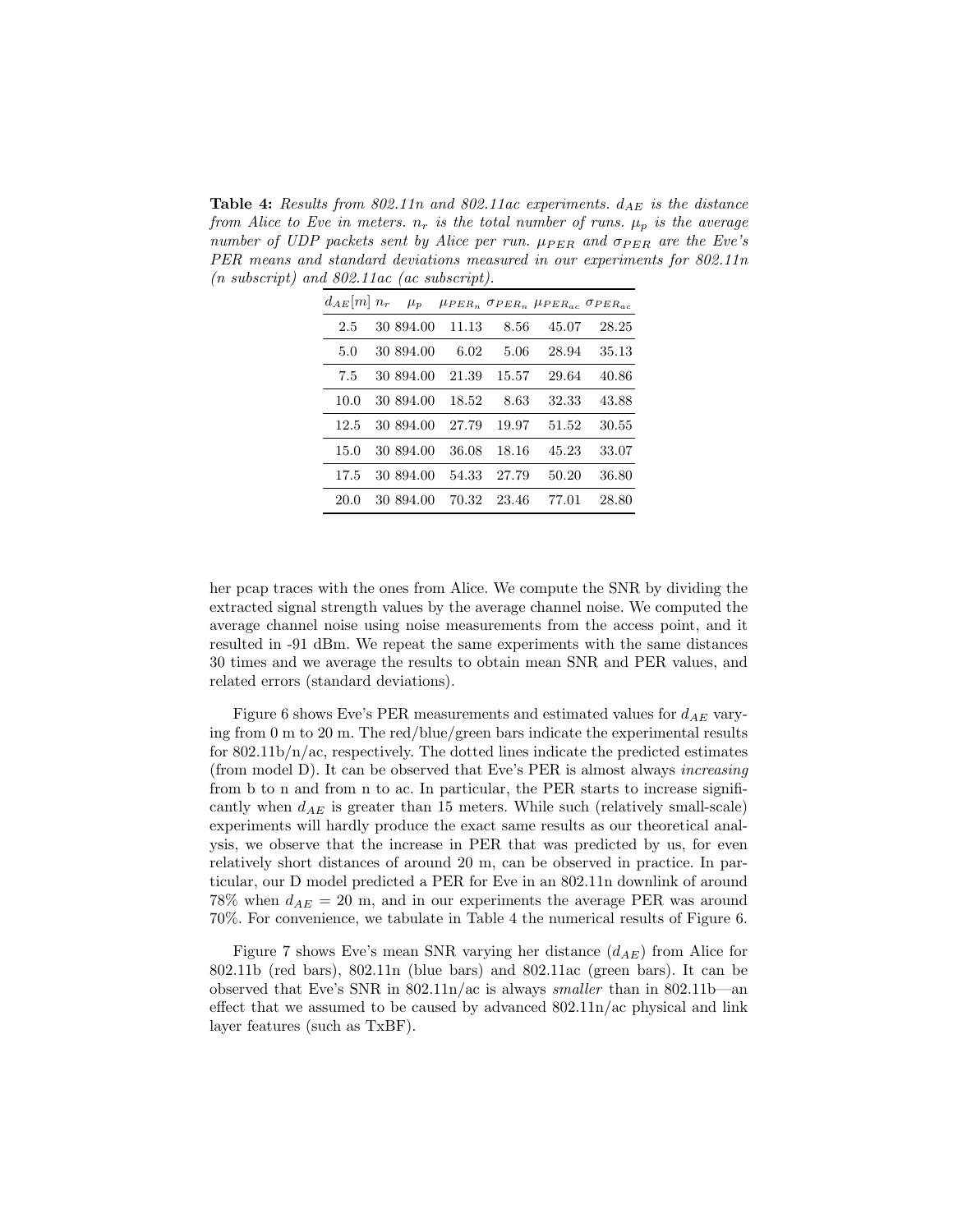

Fig. 7: Eve's measured SNR with respect to  $d_{AE}$ .

### 4.3 Bob vs. Eve in 802.11n/ac

We conducted a second set of experiments targeting Bob in order to compare his SNR and PER with respect to Eve's SNR and PER in 802.11n/ac networks. In this case, we increased Bob's distance from Alice. As in the previous experiments, we start from 2.5 m and we end at 20 m, with increments of 2.5 m. Bob is placed at the same location that Eve was placed in the previous case. In this scenario, we are expecting that Bob would benefit from  $802.11n/ac$  features. We are not showing the plot for Bob's PER compared to the one Eve experienced in Figure 6. This is because we observed that Bob's PER is very low (less than 1%), and yet not comparable with Eve's PER. This confirms our assumption that the intended receiver experiences significantly lower PER than a passive eavesdropper in 802.11n/ac networks.

Interestingly, as we can see from Figure 8a, the mean SNR of Bob and Eve at various distances are relatively close. In particular, Bob's SNR in 802.11n is always higher than Eve's SNR (as expected). However in the 802.11ac case, we measure a higher SNR for Eve than Bob. We assume that this is an artifact resulting from the fact that Eve's SNR is reported only for successfully received packets.

### 4.4 Eve's PER and PER Thresholds

We note that even a small decrease in PER could affect a passive eavesdropper depending on the type of exchanged traffic. That is why we decided to analyze Eve's PER compared to different PER thresholds and distances  $d_{AE}$ . Table 5 shows the results of our analysis for  $802.11b/n/ac$ . For example, if we fix the threshold to 15%, then Eve's PER in 802.11ac is above the threshold in at least 33% of all cases. The same holds for 802.11n except for the 5m measurement. With regards to 802.11b, fixing the same 15% threshold, we note that Eve's PER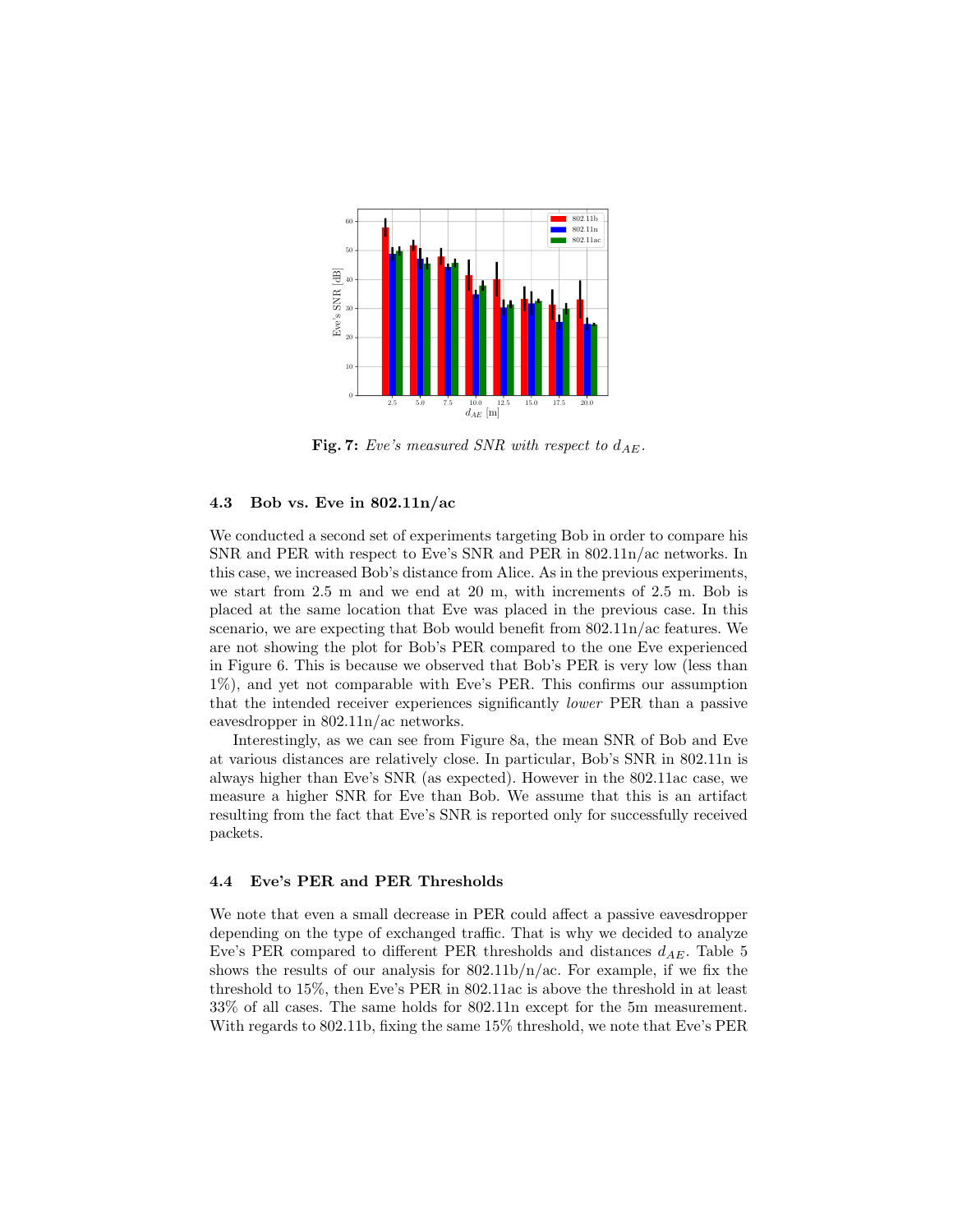

(a) 802.11n and 802.11ac SNR comparison between Bob and Eve at different distances from Alice. (b) 802.11n PER of Eve using two COTS radios. The green bars represent combined PER.

Fig. 8: Experimental results from Section 4.3 (a) and Section 4.5 (b).

does not exceed the threshold in more than 16% of all cases. This is another way to confirm our predictions about 802.11n/ac passive eavesdropping.

### 4.5 Eve with Two COTS Radios in 802.11n

We argued earlier that attackers with COTS radios will not be able to benefit from advanced 802.11n/ac physical layer and link layer features, and discussed an attacker with a single COTS radio. We now discuss a passive eavesdropper with multiple COTS radios in an 802.11n downlink. The attacker aggregates the eavesdropped packets to reduce the number of packets lost (e. g. due to deep fading). In Figure 8b, we show the PER for an attacker with two COTS radios. The radios are placed at a distance of 50cm from each other (to avoid mutual coupling). Note that we used a different data set from the previous experimental section, and we repeated this experiment 30 times. It can be observed that such a scheme reduces the number of lost packets for the attacker (as expected). However, the PER in the aggregated case is still higher than the 802.11b one, especially at distances greater than 5m. For a threshold PER of 15%, the PER for the aggregated case is higher than the threshold in about 23% of the runs, compared to 6% for 802.11b.

### 4.6 Summary of 802.11b/n/ac Experiments

Overall, we were able to experimentally confirm our main findings: a) there is a significant increase of the PER of a passive eavesdropper attacking  $802.11n/ac$ networks compared to 802.11b ones. In our experiments, the difference was approximately 60% increased PER for 802.11n and 70% increased PER for 802.11ac at 20 m distance. In addition, the PER rises from around 12.5 m onward, similar to our predictions based on the theoretical analysis. We also confirmed that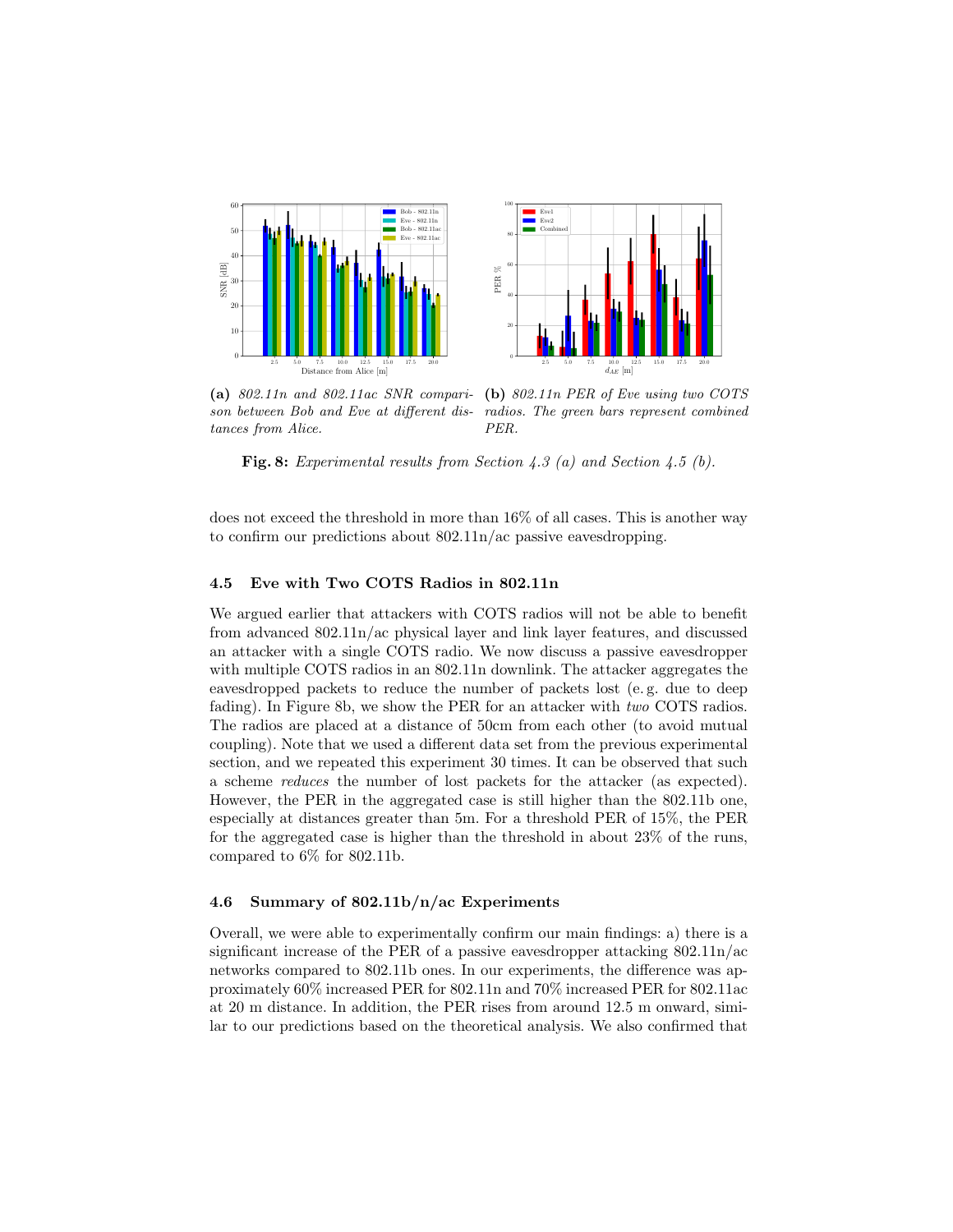the PER experienced by the attacker is related to the non-cooperating Alice. In particular, legitimate receivers at the same locations were able to receive traffic with close to zero PER.

# 5 Related Work

There are several empirical studies for 802.11 networks. Most of them focus on specific link layer [18] or physical layer [27] features. There are also more generic empirical studies, for example about enterprise WLAN [4], intrusion detection [15], denial of service [2] co-existence [11] and signal manipulation [24] Anyway, those studies neither focuses on wireless security nor compares end experimentally evaluate eavesdropping in various 802.11 networks.

An interesting aspect of eavesdropping is to study how to optimally place a set of antennas in a multiple users scenario to obtain the maximum amount of private information. In [30] Wang et al compare co-located vs. distributed eavesdropping schemes performance with respect to Eve's number of antennas and the presence of a guard zone. The de-facto standard countermeasure against eavesdropping (complementary to physical layer security) is cryptography. Several studies were done to secure [1] and break [3, 26] cryptographic systems used by 802.11 such as WEP and WPA.

# 6 Conclusions

In this work, we investigated the impact of novel 802.11n/ac features over a passive eavesdropper using COTS devices. We focused on downlink networks in infrastructure mode. We performed a theoretical discussion, a numerical simulation and several experiments comparing the Signal-to-Noise-Ratio and Packet-Error-Rates of the eavesdroppers in  $802.11b/n/ac$ . We showed that theoretically the eavesdropper's effective SNR is decreased by  $6-41$  dB in  $802.11n/ac$  networks with four antennas  $(L = 4)$ , which translates to a Packet-Error-Rate increase of up to 98% at a distance of 20 m between sender and eavesdropper. To obtain same Packet-Error-Rates as in a legitimate receiver, the attacker's maximal distance has to be reduced by 129.5 m in the case of 802.11n. In our practical experiments, we showed that the predicted effects occur in practice (although we were not able to exactly reproduce the theoretic predictions). Eve's PER for n was at least 20% higher than for b, and more than 30% for ac (with increasing impact over distances greater than 10m).

We conclude that the evolution of the 802.11 standard actually introduced several physical and link layer features, such as MIMO and spatial diversity, that might degrade the performance of a passive eavesdropper. If properly exploited those features could be used as a part of a defense-in-depth strategy as a complement to well-known eavesdropping defense mechanism. Nevertheless, we understand that further investigations are necessary to characterize the benefits against stronger attacker models and in more complex scenarios. We leave those discussions to future work.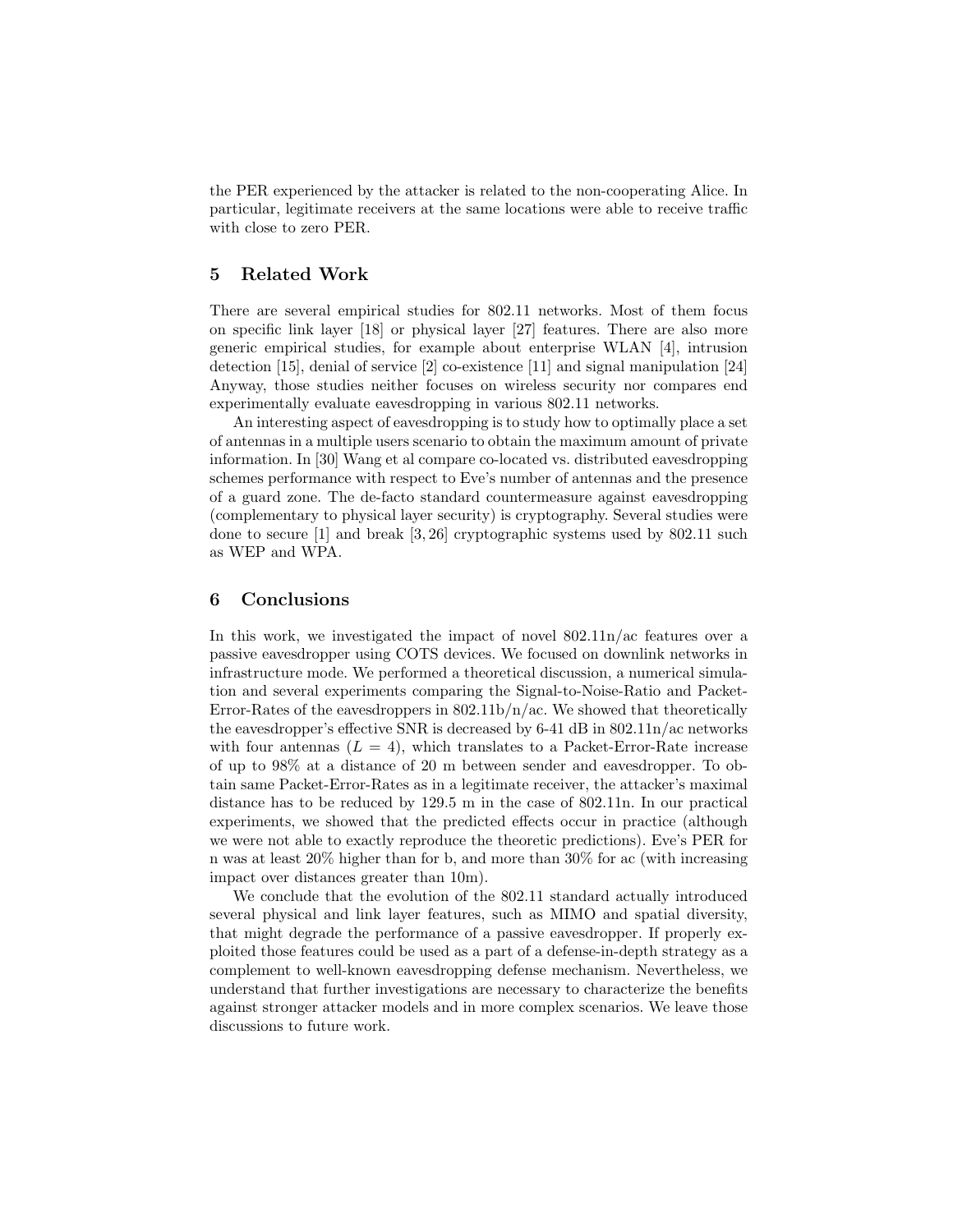### References

- 1. W. A. Arbaugh et al. Real 802.11 security: Wi-Fi protected access and 802.11 i. Addison-Wesley Longman Publishing Co., Inc., 2003.
- 2. M. Bernaschi, F. Ferreri, and L. Valcamonici. Access points vulnerabilities to dos attacks in 802.11 networks. Wireless Networks, 2008.
- 3. N. Borisov, I. Goldberg, and D. Wagner. Intercepting mobile communications: the insecurity of 802.11. In Proceedings of the 7th annual international conference on Mobile computing and networking. ACM, 2001.
- 4. Y.-C. Cheng, J. Bellardo, P. Benkö, A. C. Snoeren, G. M. Voelker, and S. Savage. Jigsaw: Solving the puzzle of enterprise 802.11 analysis. In Proc. of Conference on Applications, Technologies, Architectures, and Protocols for Computer Communications (SIGCOMM), 2006.
- 5. Cisco. Cisco's visual networking index forecast projects nearly half the world's population will be connected to the internet by 2017. https://newsroom.cisco.com/press-release-content?articleId=1197391, 2013.
- 6. D. D. Coleman and D. A. Westcott. CWNA: Certified Wireless Network Administrator Official Study Guide: Exam CWNA-106. Sybex, 2014.
- 7. B. P. Crow, I. Widjaja, L. G. Kim, and P. T. Sakai. IEEE 802.11 Wireless Local Area Networks. IEEE Communications Magazine, 1997.
- 8. L. Dong, A. P. P. Z. Han, and H. V. Poor. Improving wireless physical layer security via cooperating relays. IEEE Transactions on Signal Processing, 2010.
- 9. A. Goldsmith. Wireless communications. Cambridge university press, 2005.
- 10. P. K. Gopala, L. Lai, and H. El Gamal. On the secrecy capacity of fading channels. IEEE Transactions on Information Theory, 2008.
- 11. R. Gummadi, D. Wetherall, B. Greenstein, and S. Seshan. Understanding and mitigating the impact of rf interference on 802.11 networks. ACM SIGCOMM Computer Communication Review, 2007.
- 12. A. Hero. Secure space-time communication. IEEE Transactions on Information Theory, 2003.
- 13. G. R. Hiertz, D. Denteneer, L. Stibor, Y. Zang, X. P. Costa, and B. Walke. The IEEE 802.11 universe. IEEE Communications Magazine, 2010.
- 14. IEEE. IEEE standard for information technologytelecommunications and information exchange between systems local and metropolitan area networksspecific requirements - part 11: Wireless lan medium access control (mac) and physical layer (phy) specifications. http://standards.ieee.org/getieee802/download/802.11- 2016.pdf, 2016.
- 15. C. Kolias, G. Kambourakis, A. Stavrou, and S. Gritzalis. Intrusion detection in 802.11 networks: empirical evaluation of threats and a public dataset. IEEE Communications Surveys & Tutorials, 2016.
- 16. S. K. Leung-Yan-Cheong and M. E. Hellman. The Gaussian Wire-Tap Channel. IEEE Transactions on Information Theory, 1978.
- 17. S. Martin. Directional Gain of IEEE 802.11 MIMO Devices Employing Cyclic Delay Diversity, 2013.
- 18. A. Mishra, M. Shin, and W. Arbaugh. An empirical analysis of the ieee 802.11 mac layer handoff process. ACM SIGCOMM Computer Communication Review, 2003.
- 19. A. Mukherjee and A. L. Swindlehurst. Robust beamforming for security in MIMO wiretap channels with imperfect csi. IEEE Transactions on Signal Processing, 2013.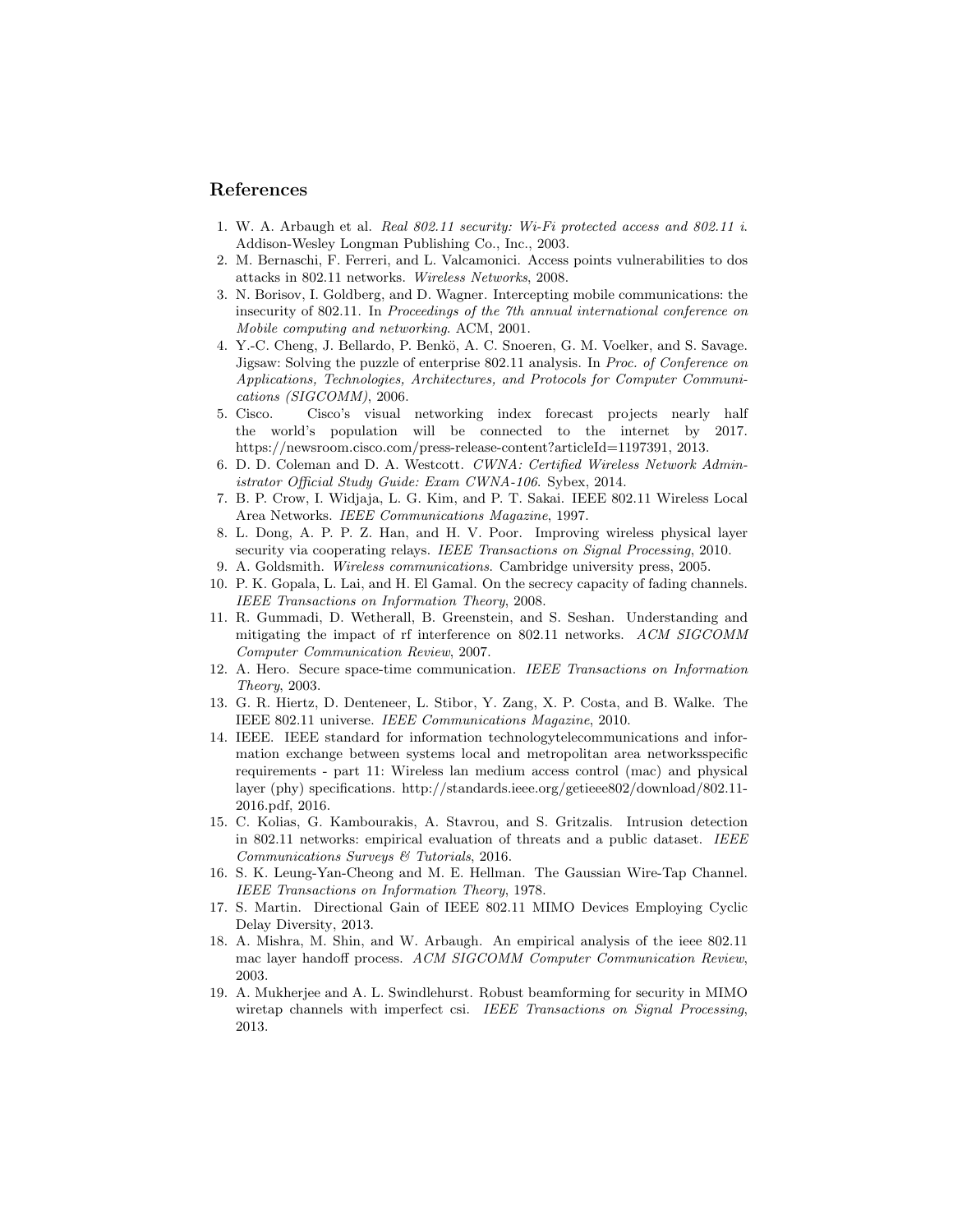- 20. F. Oggier and B. Hassibi. The secrecy capacity of the MIMO wiretap channel. IEEE Transactions on Information Theory, 2011.
- 21. E. H. Ong, J. Kneckt, O. Alanen, Z. Chang, T. Huovinen, and T. Nihtilä. IEEE 802.11 ac: Enhancements for very high throughput WLANs. In Personal Indoor and Mobile Radio Communications (PIMRC), 2011 IEEE 22nd International Symposium on. IEEE, 2011.
- 22. K. P. Peppas, N. C. Sagias, and A. Maras. Physical layer security for multipleantenna systems: A unified approach. IEEE Transactions on Communications, 2016.
- 23. E. Perahia and R. Stacey. Next generation wireless LANs: 802.11 n and 802.11 ac. Cambridge University Press, 2013.
- 24. C. Pöpper, N. O. Tippenhauer, B. Danev, and S. Čapkun. Investigation of signal and message manipulations on the wireless channel. In Proc. of the European Symposium on Research in Computer Security, 2011.
- 25. V. U. Prabhu and M. R. Rodrigues. On wireless channels with-antenna eavesdroppers: Characterization of the outage probability and-outage secrecy capacity. IEEE Transactions on Information Forensics and Security, 2011.
- 26. P. Robyns, B. Bonn´e, P. Quax, and W. Lamotte. Exploiting WPA2-enterprise vendor implementation weaknesses through challenge response oracles. In WiSec. ACM, 2014.
- 27. A. Sheth, C. Doerr, D. Grunwald, R. Han, and D. Sicker. MOJO: A distributed physical layer anomaly detection system for 802.11 WLANs. In Proceedings of the 4th international conference on Mobile systems, applications and services. ACM, 2006.
- 28. O. D. Team. Openwrt wireless freedom. https://openwrt.org/.
- 29. B. Van Veen and K. Buckley. Beamforming: A Versatile Approach to Spatial Filtering. IEEE ASSP Magazine, 1988.
- 30. J. Wang, J. Lee, and T. Q. S. Quek. Best antenna placement for eavesdroppers: Distributed or co-located? IEEE Communications Letters, Sept 2016.
- 31. A. D. Wyner. The wiretap channel. Bell System Technical Journal, 1975.
- 32. N. Yang, P. L. Yeoh, M. Elkashlan, R. Schober, and I. B. Collings. Transmit antenna selection for security enhancement in MIMO wiretap channels. IEEE Transactions on Communications, 2013.
- 33. Y. Zou, J. Zhu, X. Wang, and V. C. M. Leung. Improving physical-layer security in wireless communications using diversity techniques. IEEE Network, 2015.

# A Appendix

Figure 9 shows the result of our BER and PER analysis using model D. Figure 10 shows the result of our BER and PER analysis using model E. Figure 11 shows expected BER and PER for a free-space path-loss model.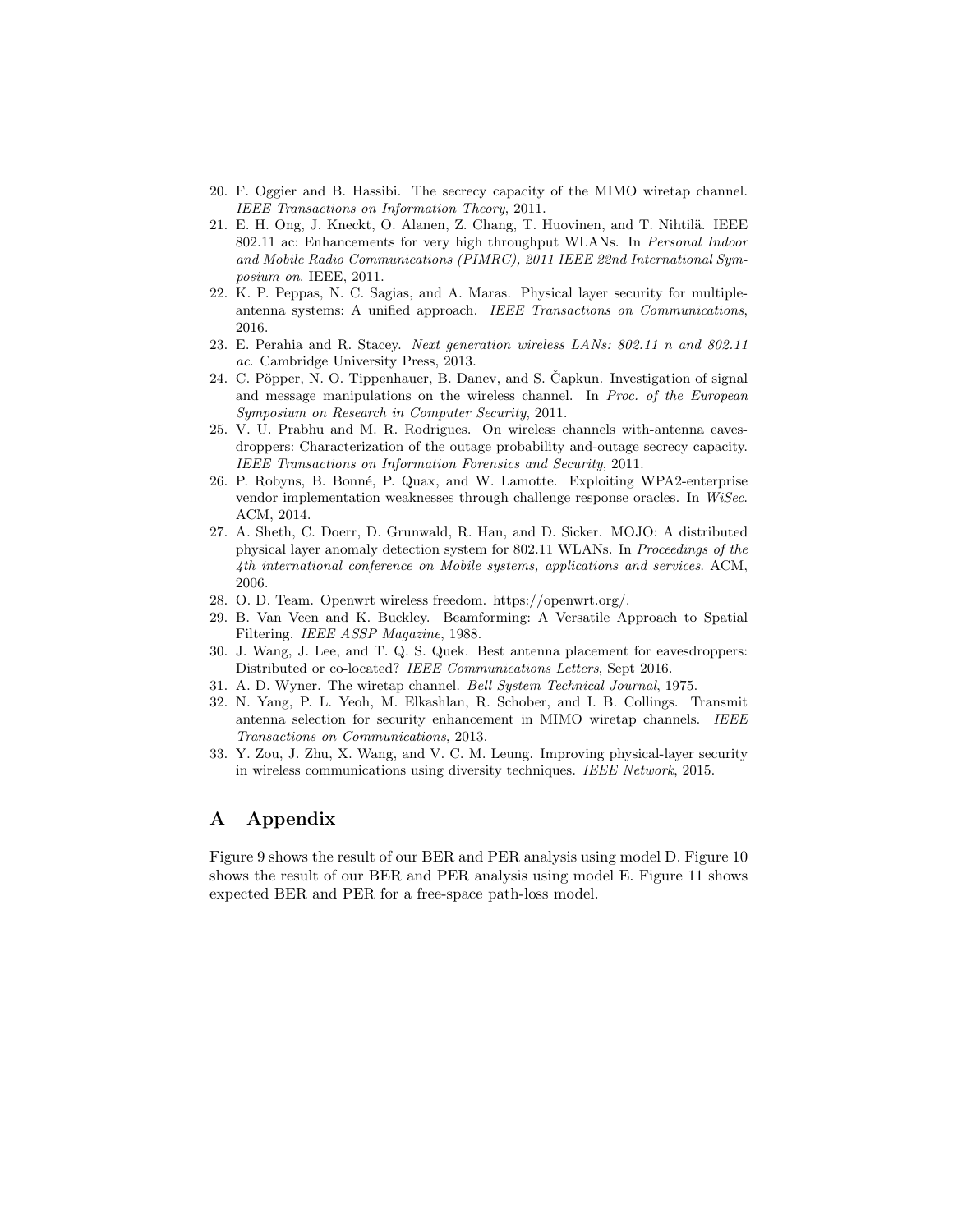

Fig. 9: 802.11n Model D (office) BER/PER using BPSK. Red lines represent Eve. Green and Blue lines represent Bob when  $L=2$  and  $L=4$ .



Fig. 10: 802.11n Model E (Large office) BER/PER using BPSK. Red lines represent Eve. Green and Blue lines represent Bob when  $L=2$  and  $L=4$ .



Fig. 11: Free Space Path Loss (LOS) BER/PER using BPSK. Red lines represent Eve. Green and Blue lines represent Bob when  $L=2$  and  $L=4$ .